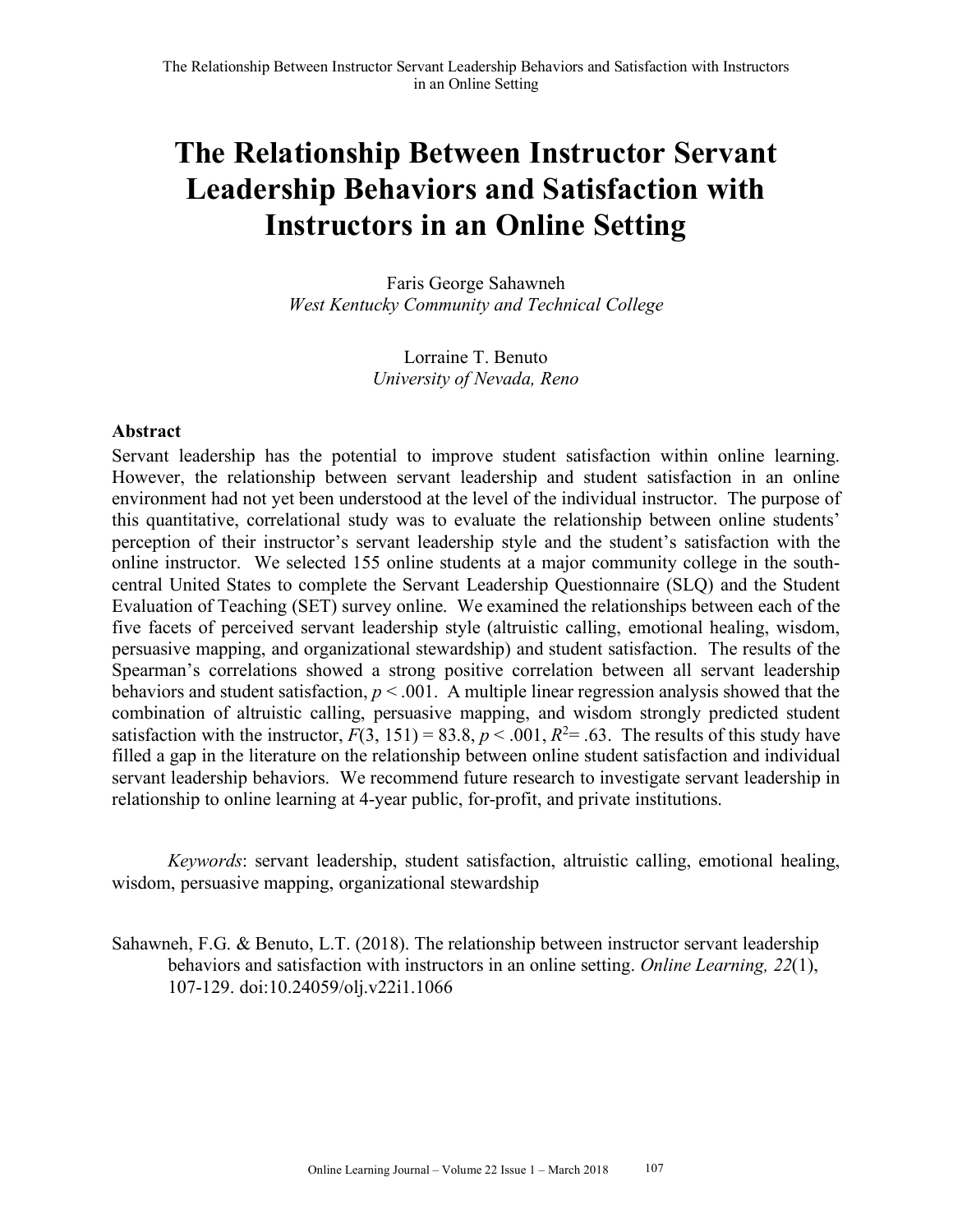## **The Relationship Between Instructor Servant Leadership Behaviors and Satisfaction with Instructors in an Online Setting**

In 2014, 51% of U.S. students enrolled in institutions of higher education had taken at least one online course (Allen & Seaman, 2016). Despite the many benefits of online learning (Bowen, 2013; Cole, Shelley, & Swartz, 2014; Jones, Everard, & McCoy, 2011; Woodall, Hiller, & Resnick, 2014), student persistence and retention in the online environment remains low (Sorensen & Donovan, 2017; Xu & Jaggars, 2011). Increased student satisfaction is related to increases in student persistence (Hart, 2012; Joo, Joung, & Kim, 2013; Schreiner & Nelson, 2013). When instructors show empathy and caring (Hazel et al., 2014; Ladyshewsky, 2013); express personal consideration; and offer intellectual stimulation, motivation, and inspiration (Bogler, Caspi, & Roccas, 2013), student satisfaction, retention, and success increase (Kranzow, 2013; Gomez, 2013; Joo et al., 2013). Many of these instructor characteristics are consistent with the emergent servant leadership theory (Jacobs, 2011; Noland & Richards, 2015; van de Bunt-Kokhuis & Weir, 2013).

A servant leader is a leader who places other people's needs, goals, and wellbeing above his or her own in order to produce a positive transformation among followers (Blanchard & Miller, 2007; Barnabas et al., 2010; Greenleaf, 1978; Letizia, 2014). The relationship between students and instructors in an online course is similar to the leader-follower relationship observed in organizational settings (Bolkan & Goodboy, 2011; Bogler et al., 2013). What distinguishes online learning from other traditional learning modalities is that the constraints of a set time and a set place affect the online learning milieu weakly or not at all (Nayamboli, 2014). In the online classroom, instructors act as leaders (Garcia, 2015), and their style of leadership may influence their followers, who are the students (Noland & Richards, 2015; Pounder, 2014).

Servant leadership may be a good fit for online learning as online learners face unique challenges such as social isolation, persistence, and high attrition rates (Johnson & Vishwanath, 2011; Huber, 2014; Mariano, 2013; Reed & Swanson, 2014). Servant leadership may benefit online learners by means of emotional healing, wisdom, persuasive mapping, commitment to the growth and empowerment of others, offers of feedback, and commitment to building a community of learners (Barbuto & Wheeler, 2006; Huber, 2014; Steele, 2010). These instructor behaviors may affect student satisfaction (Huber, 2014), thereby increasing student retention and engagement (Lorenzo, 2012; Noland & Richards, 2015; Schreiner & Nelson, 2013; Cole et al., 2014). However, most existing research on servant leadership in higher education has focused on measuring the organizational level of servant leadership rather than on examining servant leadership characteristics within individual instructors (Jacobs, 2011; Nyamboli, 2015; Padron, 2012).

University instructors committed to classroom excellence are critical to the success of any institution of higher education (Leroy, Palanski, & Simons, 2012). Instructors face challenges that stem from the expectations of administrators, students, and accrediting agencies and from the demands of academic research (Jacobs, 2011). Nonetheless, committed servant leadership instructors willingly undertake these challenges to achieve the desired outcome: changed lives and satisfied students (Greenleaf, 1982).

A fundamental element in the learning process is the teacher-student relationship (Noland & Richards, 2015; van de Bunt-Kokhuis & Weir, 2013). This relationship, which is initiated and fostered by the teachers, mirrors the leader-follower relationship found in an organizational setting (Bolkan & Goodboy, 2011; Bogler et al., 2013; Letizia, 2014; Noland & Richards, 2015). Healthy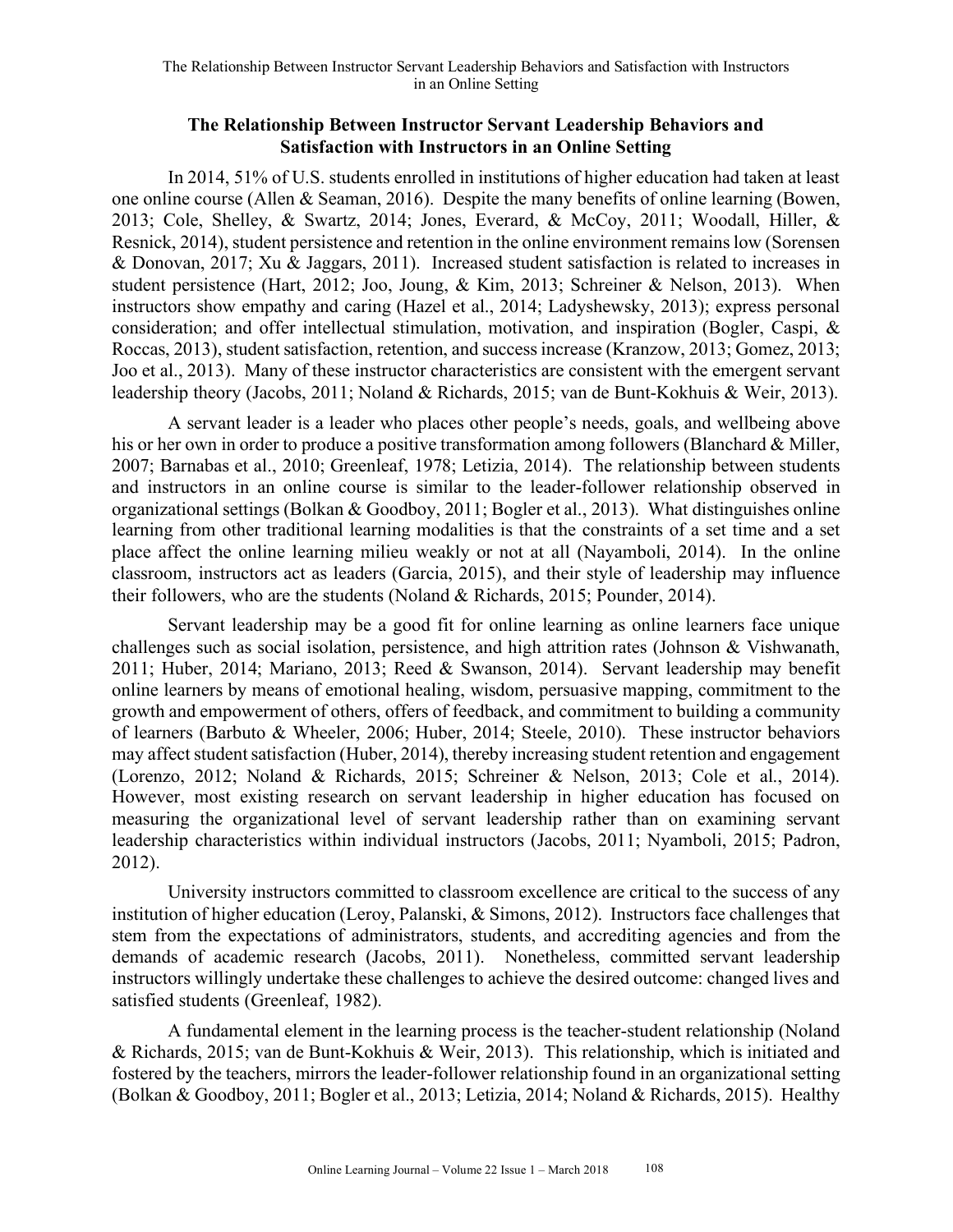#### The Relationship Between Instructor Servant Leadership Behaviors and Satisfaction with Instructors in an Online Setting

and trusting relationships between teachers and students in the classroom leads to improvements and progress for the students (Noland & Richards, 2015; Reed & Swanson, 2014; Ren, 2010). Building such relationships begins with the teacher's desire to serve the students. The quality of this service is demonstrated when students grow to be healthier and wiser and when the students themselves become servants of others (Greenleaf, 1977).

Most of the studies of the relationship between servant leadership and student satisfaction have focused on the organizational level of servant leadership (Jacobs, 2011; Nyamboli, 2014; Padron, 2012). No studies to date have involved an examination of servant leadership at the level of the individual leader in relationship to online student satisfaction. However, both the organizational level and the individual level of servant leadership must be considered (Covey, 1998; Irving, 2005). Focusing on servant leadership at the individual level provides an opportunity to examine key individual characteristics of servant leadership (Covey, 1998; Noland & Richards, 2015). Furthermore, to achieve servant leadership at the organizational level, a critical mass of people within the organization must first begin the individual practice of servant leadership (Irving, 2005; Laub, 1999).

The current study provided the opportunity to examine five key individual characteristics of servant leadership and online student satisfaction. These characteristics of servant leadership are (a) altruistic calling, (b) emotional healing, (c) wisdom, (d) persuasive mapping, and (e) organizational stewardship (Barbuto & Wheeler, 2006). These five theoretical dimensions were based on an examination of the seminal works of Greenleaf (1977) and Spears (1998) and then conceptualized in the Servant Leadership Questionnaire (SLQ; Barbuto & Wheeler, 2006). A better understanding of the relationship between individual instructor leadership behaviors and student satisfaction will help university managers, instructors, and other stakeholders design more effective trainings designed to foster leadership qualities in online instructors. These leadership qualities can improve online-student satisfaction (Bogler et al., 2013; Nyamboli, 2014; Huber, 2014) and thereby improve student persistence (Croxton, 2014; Kranzow, 2013).

The purpose of this study was to evaluate the statistical relationship between students' perception of their instructor's servant leadership style and the student's satisfaction with the online instructor. A brief literature review is presented, followed by a discussion of the method used. The results of the study are then presented, followed by a discussion of the findings and a conclusion.

#### **Review of Related Literature**

Online classrooms are replacing the traditional on-campus classroom settings at an increasingly rapid rate (Allen & Seaman, 2016). Just as students are making changes to adapt to this virtual learning modality, educational leaders must also make the changes necessary to ensure student satisfaction with the online environment (Cole et al., 2014; Croxton, 2014; Huber, 2014; Nyamboli, 2014). An improved understanding of leadership behaviors of individual instructors will help university managers, instructors, and other stakeholders to design effective trainings to foster leadership qualities in educators teaching in the online environment. Improved leadership behaviors have the potential to improve student satisfaction and achievement in online education (Kranzow, 2013; Joo et al., 2011). Servant leadership behaviors among online instructors may exercise a positive influence on online education (Huber, 2014; Nyamboli, 2014; Reed & Swanson, 2014; van de bunt-Kokhuis & Sultan, 2012).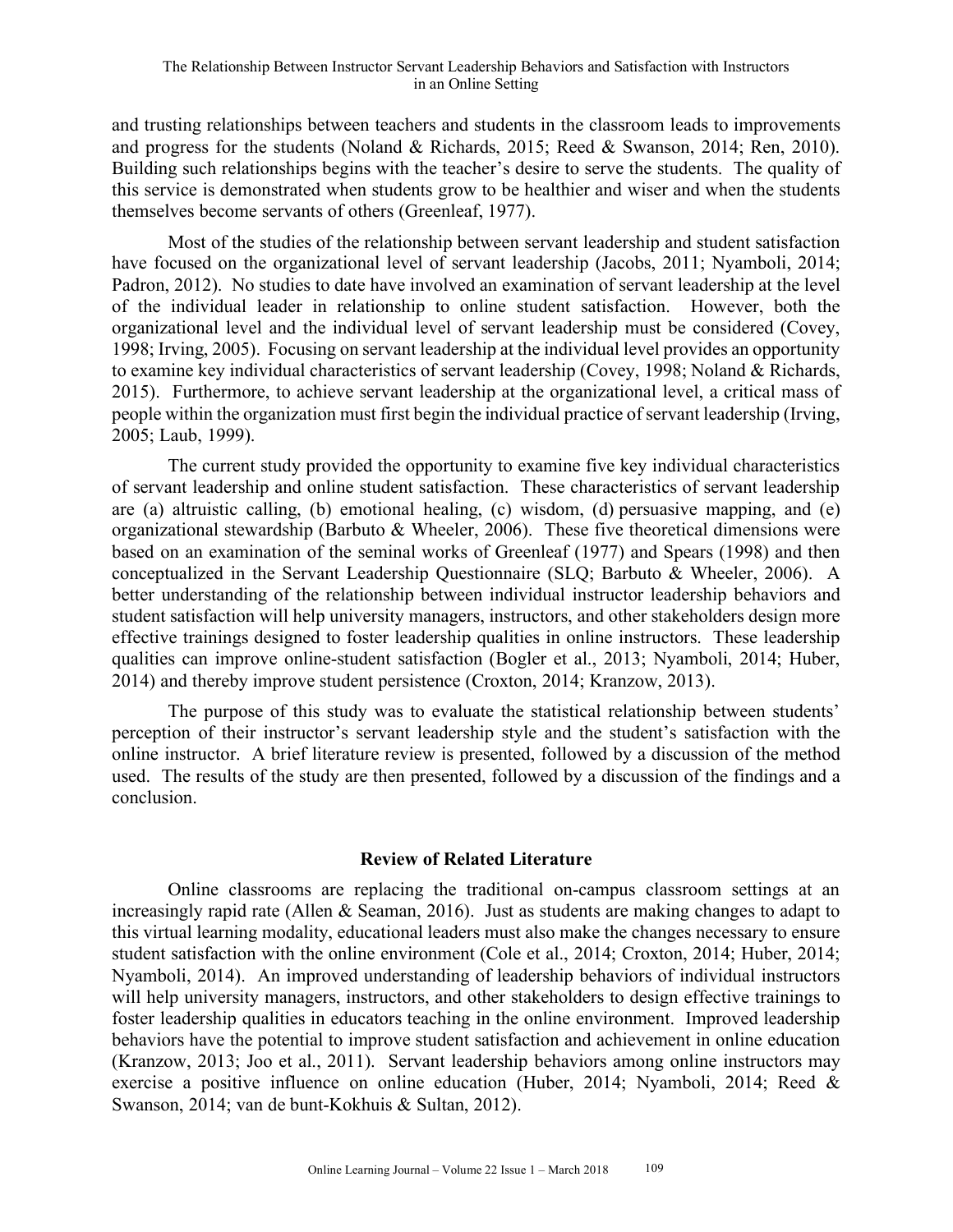#### The Relationship Between Instructor Servant Leadership Behaviors and Satisfaction with Instructors in an Online Setting

Based on the writings of Greenleaf (1977, 1978, 1982), Spears (1998) identified 10 behaviors of servant leadership. These components were the first distillation of the ideas of Greenleaf into a model that described servant leadership in precise terms (van Dierendonck, 2011). The 10 characteristics were listening, empathy, healing, awareness, persuasion, conceptualization, foresight, stewardship, commitment to the growth of people, and building a community.

Spears (2005) was able to crystalize Greenleaf's (1977, 1978, 1982) ideas, but did not continue to provide measurement tools to test servant leadership theory empirically. Therefore, researchers were unable to conduct valid, reliable empirical studies based on these qualities (Parris & Peachy, 2013). According to Spears (1998), all these values were needed so that each servant leader would have the tools necessary to build a viable community for a large number of people and thus lead the way by showing a commitment to the well-being and growth of the members of the community. Applying these behaviors, values, and principles of servant leadership is particularly necessary in higher education (Huber, 2014; Nyamboli, 2014; Wheeler, 2012).

Styles of leadership commonly found in higher education, such as transactional and laissezfaire leadership, are limited in their leadership potential. These styles are leader-centered and do not empower others to be involved in working together for the common good (Wheeler, 2012). There is a need to recapture the vision and passion that ignited the early excitement about becoming servants in the field of education (Guillaume, Honeycutt, & Savage-Austin, 2013; Letizia, 2014; Shaw & Newton, 2014). This leadership gap in higher education can be filled by a leadership style that will transform educational institutions and thus restore the public confidence in higher education, foster long-term commitments, and nurture a work environment in which people thrive as they provide service to others (Letizia, 2014; Noland & Richards, 2015; Paul & Fitzpatrick, 2015; Shaw & Newton, 2014; Wheeler, 2012). Servant leadership is that kind of leadership style.

Although servant leadership is practiced in both nonprofit and for-profit organizations, little empirical research exists to examine servant leadership theory in an organizational setting (Pariss & Peachey, 2013). No consensus of the definition of servant leadership exists among scholars (Focht & Ponton, 2015; van Dierendonck, 2011). Greenleaf (1977), who coined the term servant leadership and is considered its grandfather, described servant leadership: "It begins with the natural feeling one wants to serve, to serve first. Then conscious choice brings one to aspire to lead" (p. 27). This lack of a clear definition of servant leadership has resulted in many conceptual frameworks and measurement tools to test servant leadership empirically (van Dierendonck, 2011). Nevertheless, despite this lack of consensus among scholars, servant leadership remains a viable, tenable leadership theory with the potential to transform organizations and individuals in positive directions (Parris & Peachey, 2013).

Views on leadership behavior are changing because of recent demands for a more ethical and people-centered leadership style, particularly after the leadership scandals of Enron, WorldCom, Tyco, University of Illinois, University of Colorado, and UC Santa Cruz. Researchers have therefore suggested that servant leadership theory, with its focus on ethical and authentic leadership, may provide an answer to what organizations need (van Dierendock, 2011).

Many researchers have argued that servant leadership is distinct from other leadership theories. Although many other leadership theories partially or individually address areas such as honesty, integrity, morality, authenticity, people-centered leadership, and spirituality, these traits are combined under servant leadership theory (Dearth & West, 2014; Sendjaya & Cooper, 2010). Servant leadership is also unique among styles of leadership in its focus on the needs and desires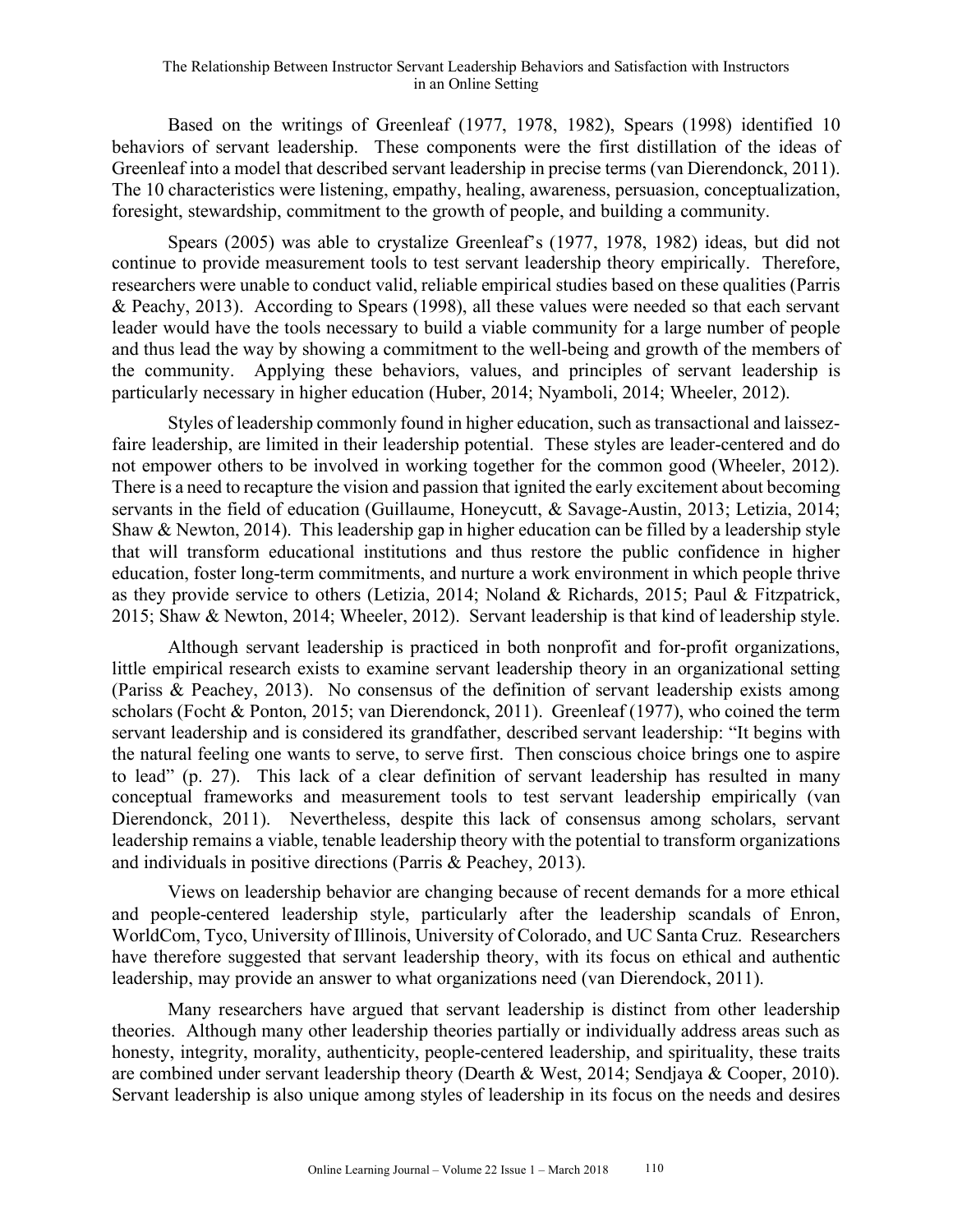of the followers. Servant leadership emphasizes the empowerment, growth, and personal development of the followers, with the focus on the needs of followers before the needs of the leader (Liden et al., 2015; Stewart, 2012). This emphasis stands in contrast to other leadership theories in which the focus is on the leader and the well-being of the organization rather than on the well-being of the followers (Jacobs, 2011; Rachmawati & Lantu, 2014). This followeroriented attitude fosters an environment of strong relationships in which the followers are encouraged to become the best they can be for the good of the organization (van Dierendonck, 2011).

According to Greenleaf (1977), the servant leader is above all *primus inter pares*, Latin for first among equals. A servant leader does not exercise his authority to coerce followers to perform but rather uses persuasion. Servant leaders consider their power and authority as an opportunity to serve others, and as such, serving and leading become almost interchangeable (van Dierendonck, 2011). Furthermore, servant leaders find their fulfillment and motivation not in exercising power over their followers but in serving them and seeing them grow as persons (Letizia, 2014; Thompson, 2014). According to Greenleaf (1977), this commitment to service first is a key requirement of good leadership.

The principles, behaviors, and characteristics of servant leaders influence the effectiveness of the leader (Dearth & West, 2014; Parris & Peachey, 2013; Rachmawati & Lantu, 2014; Thompson, 2014; van Dierendonck, 2011). An essential theme of servant leadership is building relationships (Buchen, 1998). Buchan (1998) argued that Greenleaf's (1977) model of servant leadership provided a new framework for institutions of higher education and its faculty. Buchan suggested this model for addressing the essential transformational needs of higher education.

Retaining students in online courses and sustaining a high level of student satisfaction is difficult (Cole et al., 2014; Croxton, 2014). This difficulty is the result of the sense of isolation that students experience when studying online (Rovai & Downey, 2010; van de bunt-Kokhuis & Sultan, 2013). Online students experience an absence of social presence, a sense of isolation, and a lack of interaction with the teacher and other learners (Rovai & Downey, 2010; Reed & Swanson, 2014; van de bunt-Kokhuis & Sultan, 2013). As online education grows, the need for high-quality leadership among instructors grows as well. High-quality leadership that focuses on building relationships between teachers and students is needed (Huber & Carter, 2014; Nyamboli, 2014).

Servant leadership is a style of leadership with the potential to improve student satisfaction and retention for online learning in higher education (Huber, 2014; van de Bunt-Kokhuis & Sultan, 2012). Servant leadership is characterized by the qualities of "listening, forgiveness, empathy, humility, care for people and organization, healing of relationships, awareness, persuasion, courage, giving feedback, conceptualization, foresight, stewardship, authenticity, commitment to growth and empowerment of others, and building community" (van de Bunt-Kokhuis & Sultan, 2012, p. 2). These qualities have made servant leadership one of the five most discussed leadership theories in the current leadership literature (Nyamboli, 2014).

Existing research regarding servant leadership indicates a relationship between servant leadership and student satisfaction in an online educational setting. Many researchers (e.g., Bogler et al., 2013; Huber, 2014; Livingston, 2011; Nyamboli, 2014; Padron, 2012; van de Bunt-Kokhius & Sultan, 2012) have investigated factors related to satisfaction among online students. However, research on the role of online instructors in relationship to student satisfaction, particularly in terms of the leadership style of the instructor, is more limited. Servant leadership style has the potential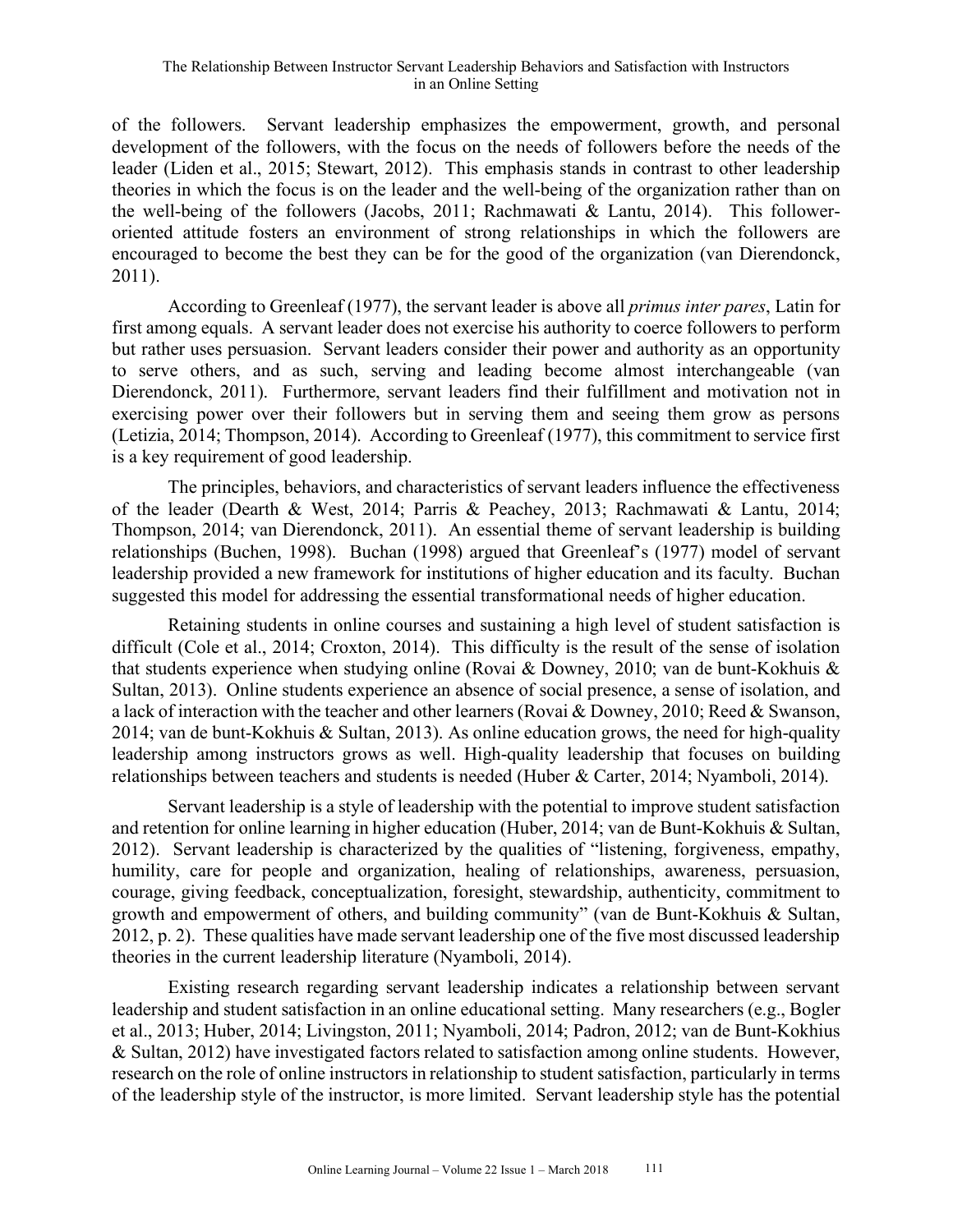to improve student satisfaction with online education (Huber, 2014; van de Bunt-Kokhius & Sultan, 2012). However, most existing research on servant leadership in higher education has focused on measuring the organizational level of servant leadership rather than on examining servant leadership characteristics within individual instructors (Jacobs, 2011; Nyamboli, 2015; Padron, 2012). These researchers used the Organizational Leadership Assessment (OLA) designed by Laub (1999). The OLA instrument used in these research studies was not designed to measure servant leadership on the individual leader level, rather, it was created as a tool to measure the organizational level of servant leadership on six key dimensions of servant-leadership (Laub, 1999). These six dimensions are: (1) Values People, (2) Develops People, (3) Builds Community, (4) Displays Authenticity, (5) Provides Leadership, and Shares Leadership (Laub, 1999).

Not all researchers have established a link between perceived servant leadership behaviors and student satisfaction in an online learning setting (Nayamboli, 2014), student satisfaction in a face-to-face classroom setting (Padron, 2012), or effective teaching (Jacobs, 2011). Padron (2012) researched a face-to-face classroom setting and found a negative correlation between student satisfaction and perceived servant leadership at the organizational level. In an investigation of 68 doctoral level students and 25 faculty and staff members (Nyamboli, 2014), no significant relationship was found between the students' perceptions of the organization level of servant leadership and satisfaction with e-learning  $(r = .02, p = .88)$ . Participants were assessed by completing the Organization Leadership Assessment and the Distance Education Learning Environment surveys (Nyamboli, 2014). The findings showed that online doctoral students were satisfied with their online learning experience and that the participants perceived a moderate level of servant leadership at the organizational level.

As shown in the above brief literature review, most of the research on servant leadership in higher education has focused on measuring the organizational level of servant leadership rather than on examining servant leadership characteristics of individual instructors (Jacobs, 2011; Padron, 2012). This gap in the literature is problematic because the organizational level and the individual level of servant leadership are inextricably intertwined, and both must be considered (Covey, 1998; Irving, 2005). No empirical studies were located in which the relationship between the individual servant leadership styles of online instructors and online student satisfaction with the instructor was evaluated. However, the evidence from the research on servant leadership at the organizational level suggests that the same positive relationship may be found at the individual level (Huber, 2014; Jacobs, 2011; Steele, 2010).

#### **Methods**

To evaluate the extent to which altruistic calling, emotional healing, wisdom, persuasive mapping, and organizational stewardship (Barbuto & Wheeler, 2006) in an online instructor predicted student satisfaction (Tsai & Lin, 2012), we developed the following research questions.

**Q1**. What is the relationship, if any, between online student perceptions of the instructors' altruistic calling leadership behavior and student satisfaction with the instructor?

**Q2**. What is the relationship, if any, between online student perceptions of the instructors' emotional healing leadership behavior and student satisfaction with the instructor?

**Q3.** What is the relationship, if any, between online student perceptions of the instructors' wisdom leadership behavior and student satisfaction with the instructor?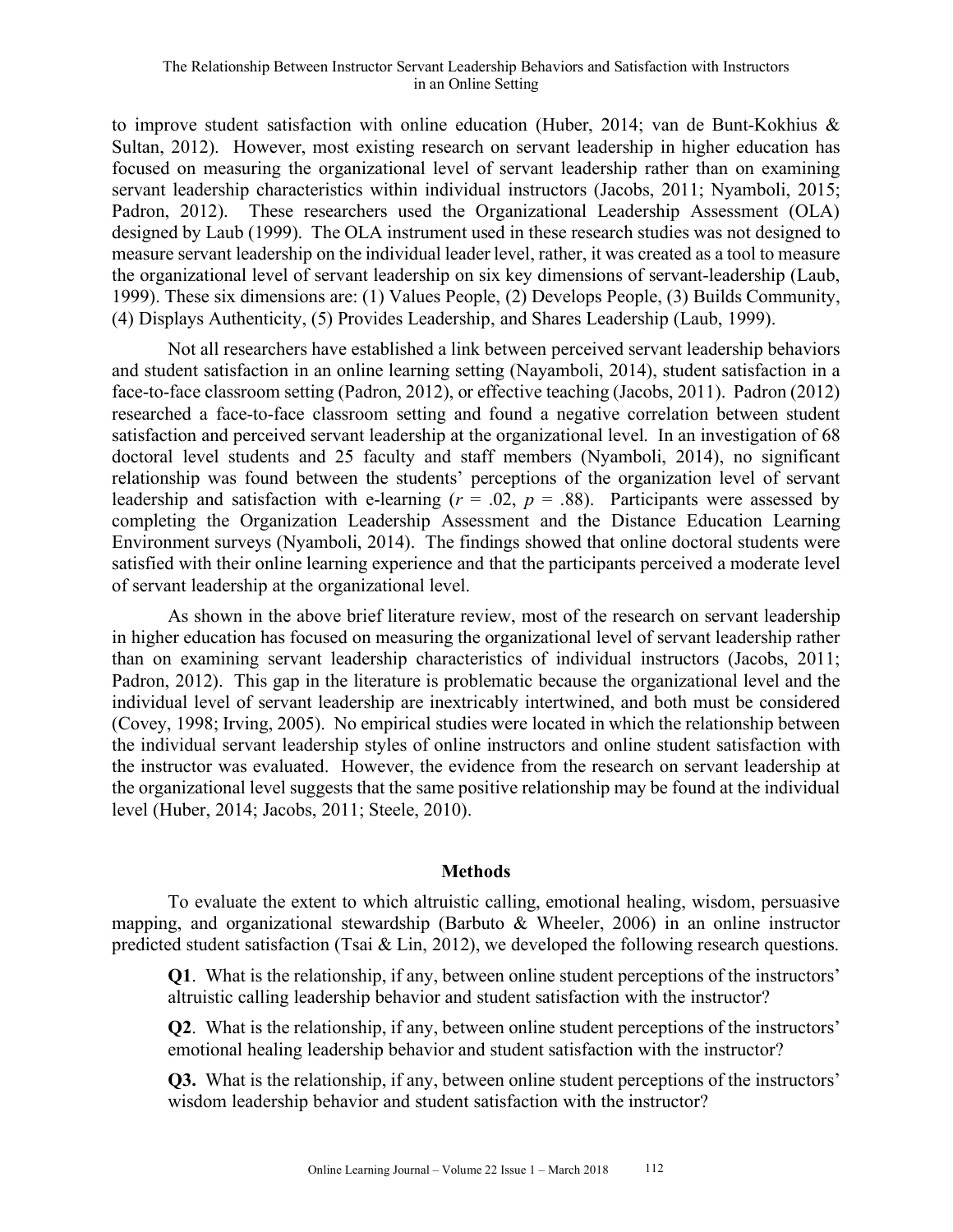**Q4.** What is the relationship, if any, between online student perceptions of the instructors' persuasive mapping leadership behavior and student satisfaction with the instructor?

**Q5.** What is the relationship, if any, between online student perceptions of the instructors' organizational stewardship leadership behavior and student satisfaction with the instructor?

**Q6.** To what extent do individual components of servant leadership (altruistic calling, emotional healing, wisdom, persuasive mapping, and organizational stewardship) in online instructors, as perceived by students, predict student satisfaction with the instructor?

#### **Sample**

To address the research questions, we sampled 155 online adult students enrolled at a community college setting in the south-central United States. All participants were 18 years of age or older. The community college site, which we selected for convenience, was a regionally accredited community college with an enrollment of approximately 6,166 students during the fall 2015 semester. Of these students, 1,028 had enrolled in only one online course during the semester. The participants completed the survey at the end of a 16-week general educational courses offered during the fall 2015 semester. Participants had little or no face-to-face contact with their instructors, and no background on servant leadership was provided to the survey participants.

From the overall sampling frame, 224, or 21.8%, agreed to participate in the study. This percentage was consistent with the anticipated response rate of approximately 20% (Chang & Krosnick, 2010; Messer & Dillman, 2011; Petrovčič, Petrič, & Lozar Manfreda, 2016). Although 224 students attempted the survey, only 155 completed all the questions needed for analysis.

#### **Measures**

We used two online survey instruments to collect data for the study: the SLQ and the SET.

**SLQ.** The SLQ (Barbuto & Wheeler, 2006) is a 23-item inventory that assesses the extent to which leaders display servant-leadership qualities as conceptualized by Greenleaf (1978) and Spears (1998). Two versions of the questionnaire exist: the self-report or leader version, and the rater or follower version. We used the rater version of the SLQ to measure five components of servant leadership: altruistic calling, emotional healing, wisdom, persuasive mapping, and organizational stewardship. We measured all five variables on Likert-type scales, with values ranging from 1 (*strongly disagree*) to 5 (*strongly agree*). We calculated the score for each variable as the mean score for the respective subscale. The SLQ provided a way to conduct empirical research on servant leadership behavior with proven validity and reliability (Barbuto & Wheeler, 2006; Guillaume et al., 2013). We did not include the self-report or leader (faculty) version of the SLQ in this study because the focus of the study was on measuring the students' perception of their online instructors' servant leadership behaviors.

**SET.** The SET (Tsai & Lin, 2012) is a five-item self-report inventory designed to measure student satisfaction with online instructors. The instrument measured the scores on a Likert-type scale, with values ranging from 1 (*strongly disagree*) to 5 (*strongly agree*). We calculated the student satisfaction score as the mean score for the five items on the scale.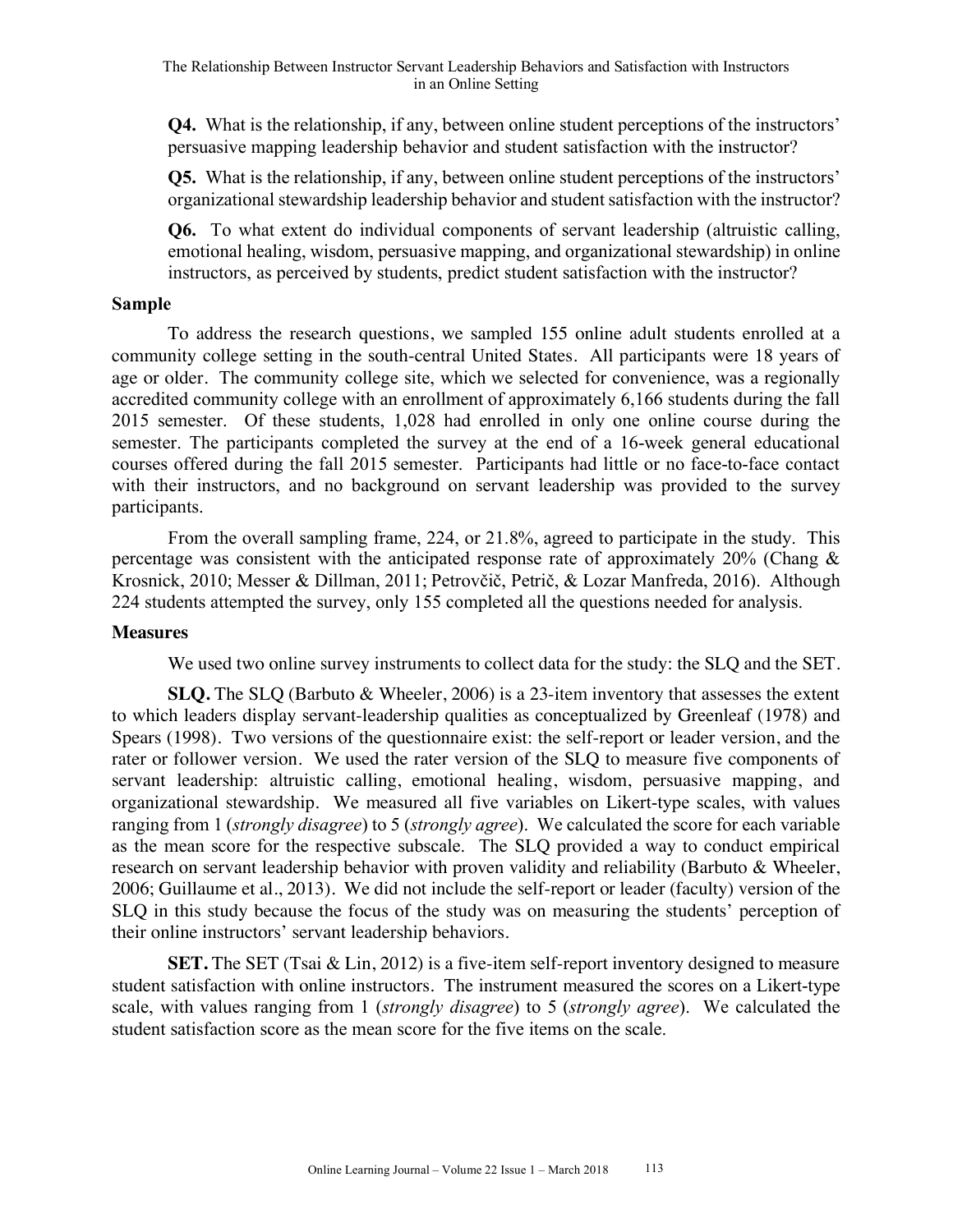## **Procedure**

After we received Institutional Review Board (IRB) approval, we requested a list of the students' emails from the office of the Dean of Online Learning at the selected college. From this list, we contacted 1,028 participants through e-mail with an invitation to participate in the study. The email stated the reasons for conducting the study and included contact information, an online link to the survey, and the informed consent form? Students were given three weeks to respond to the invitation. To encourage more student participation in the study, students were given an opportunity to win one of five \$50 Amazon gift cards.

Among those invited to participate in the study, 155 provided informed consent and completed all survey questions necessary to compute the mean scores for each scale or subscale. When study participants declined to answer one or more survey questions needed to calculate a given variable, we omitted the entire record from the analysis. Thus, all the 68 surveys with missing data were omitted. There were two reasons for this decision. First, the authors of the instruments did not provide instructions for missing value replacement. Therefore, a process of missing value replacement may have invalidated the results. Second, missing value replacement with mean substitution should be used only if 10% or fewer of the components of a given scale are missing (Baraldi & Enders, 2010; Karanja, Zaveri, & Ahmed, 2013). Because all scale scores used in this study included only four or five items, even one missing item would have exceeded the number of permissible items omitted.

We provided a link in the email message to the participants for access to the online survey, which was hosted by SurveyMonkey. We sent two follow-up email reminders to participants to reach students who may have missed the earlier email invitations. Data collection ended after three weeks. We downloaded the data from the SurveyMonkey website directly into SPSS software for analysis.

#### **Results**

Among the 224 respondents to the survey, one declined to provide informed consent and was therefore omitted from the study. Among the remaining 223 respondents, 155 (69.5%) answered all survey questions needed to compute the independent and dependent variables. With a sample size of 155, the achieved power of the bivariate correlation was 96.9%, and the achieved power of the multiple linear regressions was 97.2%, showing a strong statistical power for the results.

We performed Fisher's exact tests to determine if the distributions of academic class, course requirements, ethnicity, age, or gender were different between those with and without complete data for the independent and dependent variables. There was no evidence to suggest a difference in academic class, course requirements, ethnicity, age, or gender between those who did and those who did not answer all survey questions required to evaluate the independent and dependent variables.

The majority of the sample consisted of freshmen and sophomores. Two-thirds of the participants were female, and 81.9% were Caucasian. Almost two-thirds of the participants were between the ages of 18 and 29. Table 1 shows the demographic distribution of the participants.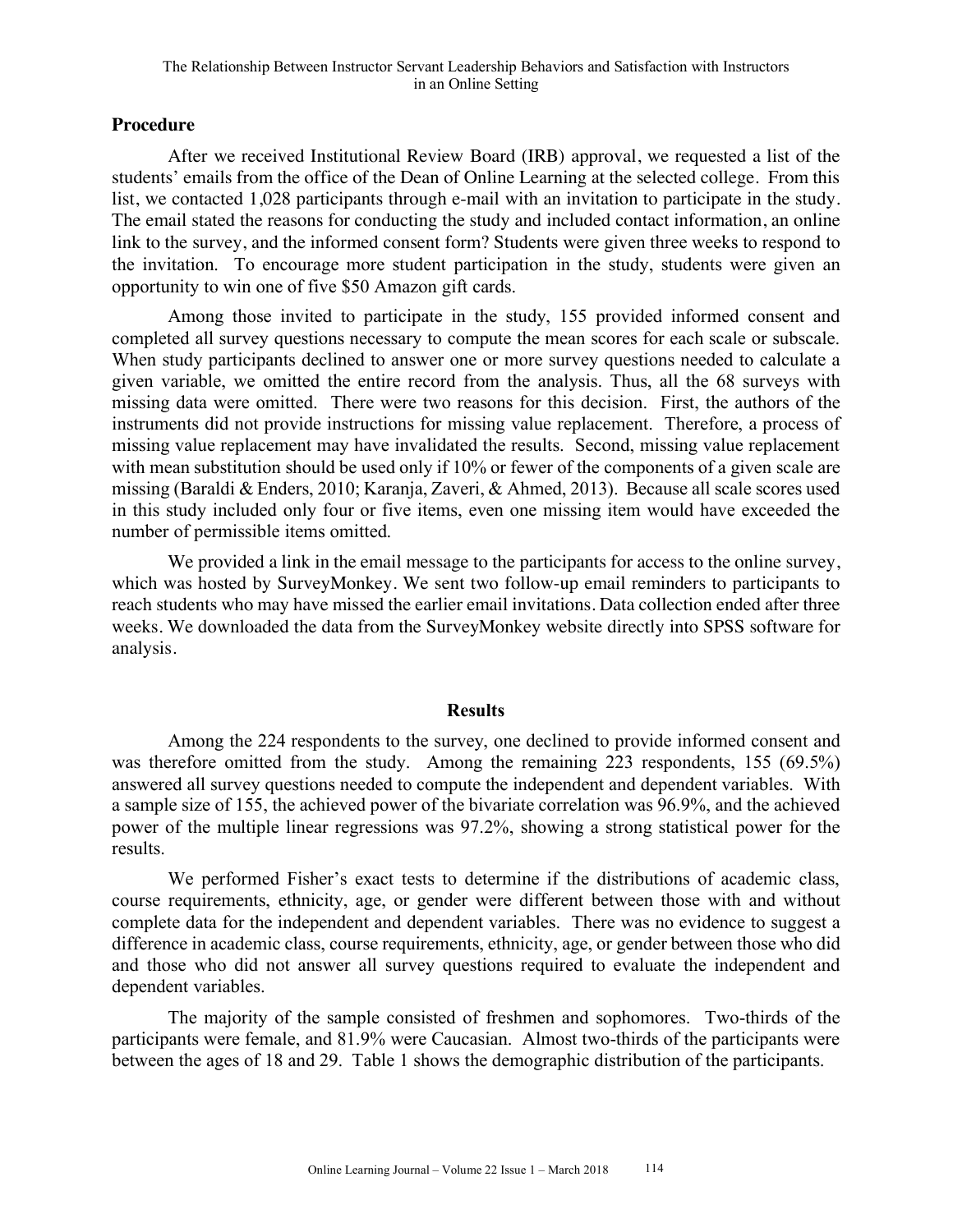| Characteristic        | $\boldsymbol{N}$ | Percent |
|-----------------------|------------------|---------|
| Gender                |                  |         |
| Male                  | 50               | 32.3    |
| Female                | 104              | 67.1    |
| Missing               |                  | 0.6     |
| Age at time of survey |                  |         |
| 18 to 29              | 100              | 64.5    |
| 30 to 44              | 37               | 23.9    |
| 45 to 59              | 17               | 11      |
| 60 or older           | 1                | 0.6     |
| Ethnicity             |                  |         |
| Caucasian             | 127              | 81.9    |
| African-American      | 12               | 7.7     |
| Asian                 | 1                | 0.6     |
| Hispanic              | $\overline{7}$   | 4.5     |
| Other                 | $\boldsymbol{7}$ | 4.5     |
| Missing               |                  | 0.6     |
| Class level           |                  |         |
| Freshman              | 45               | 29      |
| Sophomore             | 43               | 27.7    |
| Junior                | 22               | 14.2    |
| Senior                | 18               | 11.6    |
| Other                 | 27               | 17.4    |
| Course requirement    |                  |         |
| Required for major    | 86               | 55.5    |
| Required for minor    | 16               | 10.3    |
| Other requirement     | 26               | 16.8    |
| Elective              | 27               | 17.4    |

| The Relationship Between Instructor Servant Leadership Behaviors and Satisfaction with Instructors |  |  |  |
|----------------------------------------------------------------------------------------------------|--|--|--|
| in an Online Setting                                                                               |  |  |  |

*Note. N* = 155.

*Table 1*. Demographic Distributions of Participants

We measured all servant leadership variables on a Likert scale, with values ranging from 1 (*strongly disagree*) to 5 (*strongly agree*). Mean scores for servant leadership ranged from 2.49 for emotional healing to 3.58 for altruistic calling (see Table 2). Because the student satisfaction score was not normally distributed, as shown by a histogram, we reported the median rather than the mean. The median student satisfaction score was 4.0.

| Variable                                                                                                                                                                                                                                                                                                                           | M    | SD  |
|------------------------------------------------------------------------------------------------------------------------------------------------------------------------------------------------------------------------------------------------------------------------------------------------------------------------------------|------|-----|
| Altruistic calling                                                                                                                                                                                                                                                                                                                 | 3.58 | .90 |
| Emotional healing                                                                                                                                                                                                                                                                                                                  | 2.49 | .90 |
| Wisdom                                                                                                                                                                                                                                                                                                                             | 3.50 | .83 |
| Persuasive mapping                                                                                                                                                                                                                                                                                                                 | 3.08 | .86 |
| Organizational stewardship                                                                                                                                                                                                                                                                                                         | 3.29 | .81 |
| $\mathbf{v}$ $\mathbf{v}$ $\mathbf{v}$ $\mathbf{v}$ $\mathbf{v}$ $\mathbf{v}$ $\mathbf{v}$ $\mathbf{v}$ $\mathbf{v}$ $\mathbf{v}$ $\mathbf{v}$ $\mathbf{v}$ $\mathbf{v}$ $\mathbf{v}$ $\mathbf{v}$ $\mathbf{v}$ $\mathbf{v}$ $\mathbf{v}$ $\mathbf{v}$ $\mathbf{v}$ $\mathbf{v}$ $\mathbf{v}$ $\mathbf{v}$ $\mathbf{v}$ $\mathbf{$ |      |     |

*Note.*  $N = 155$ .

*Table 2*. Servant Leadership Style: Means and Standard Deviations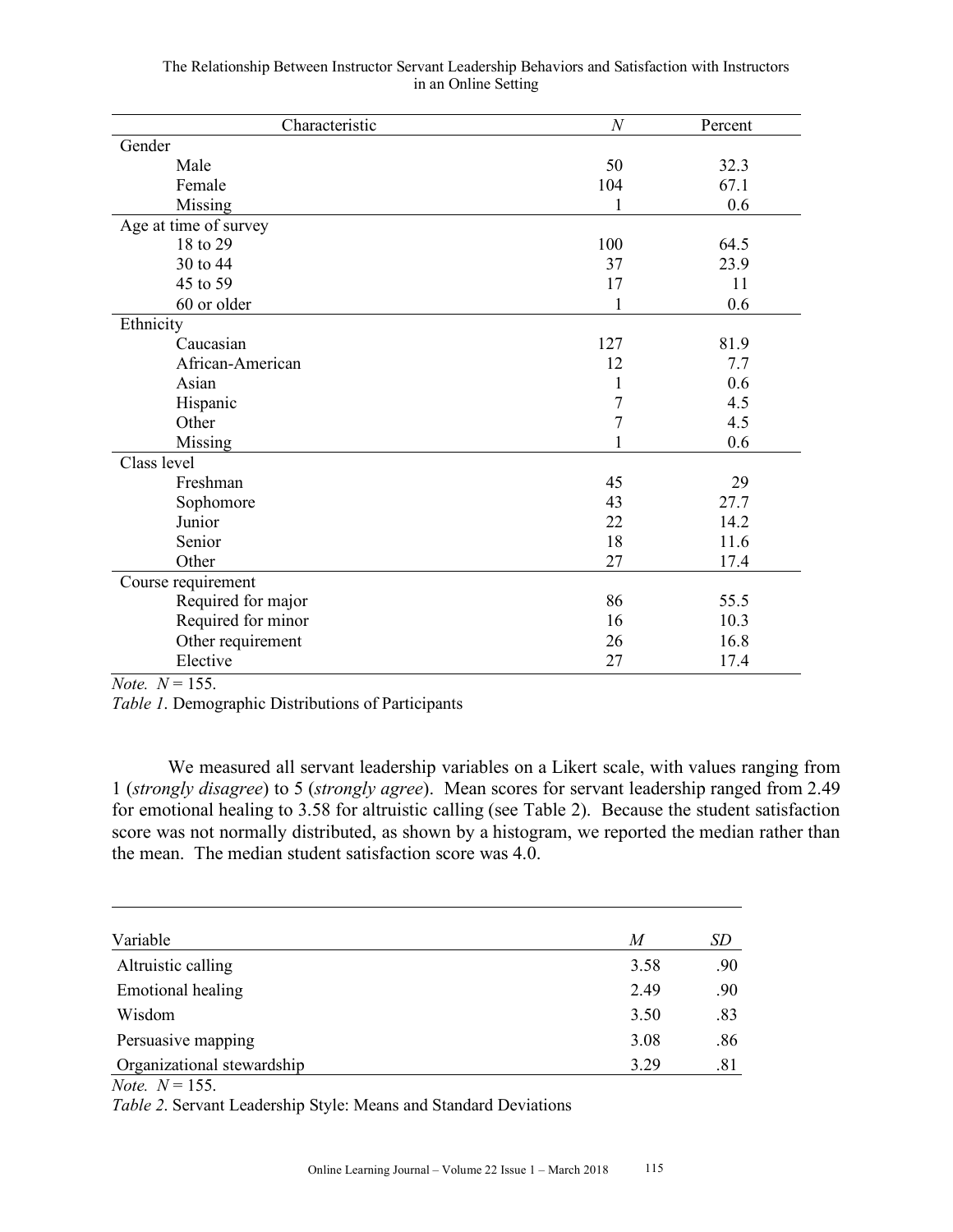## **Assumptions for Spearman's correlation**

The only requirement for Spearman's rho is that the relationship between the two variables be monotonic, or linear, rather than curvilinear (Bishara & Hittner, 2012; Hill & Lewicki, 2007). We confirmed this assumption for the current study by inspecting scatterplots of all bivariate relationships being tested. The variables (altruistic calling, emotional healing, wisdom, persuasive mapping, organizational stewardship, and student satisfaction with the instructor) were all measured on an interval scale, which we treated in this study as a continuous measurement. Scatterplots showed no evidence to suggest the linearity assumption was violated. In addition, the scatterplots showed no evidence of outliers.

## **Assumptions for multiple linear regression**

Before conducting the multiple linear regression, the data was examined to ensure that it met the assumptions of linearity, normally distributed errors, homoscedasticity, and the absence of multicollinearity. Scatterplots, histograms, and the variance inflation factor scores indicated that these assumptions were met.

#### **Bivariate Correlations**

We computed five bivariate correlations using Spearman's rho correlation statistic. The predictor variables were the mean scores for each of the five subscales of the SLQ: (a) altruistic calling, (b) emotional healing, (c) wisdom, (d) persuasive mapping, and (e) organizational stewardship. For all bivariate correlations, the outcome variable was the mean score for the SET. Table 3 shows the results of the bivariate correlations.

| Variable                   | $r_{s}$ |             |
|----------------------------|---------|-------------|
| Altruistic calling         | .70     | $\leq .001$ |
| Emotional healing          | .51     | $\leq .001$ |
| Wisdom                     | .70     | $\leq .001$ |
| Persuasive mapping         | .69     | $\leq .001$ |
| Organizational stewardship | .67     | $\leq .001$ |

*Note.*  $N = 155$ .

*Table 3.* Servant Leadership Style: Bivariate Relationships with Student Satisfaction

Significant positive relationships between student satisfaction and all servant-leadership scores examined,  $p < .001$  were identified. Spearman's rho correlation coefficients ranged from .51 for emotional healing to .70 for altruistic calling and wisdom.

For the stepwise multiple linear regression analysis, the overall model was significant,  $F(3, 151) = 83.8, p < .001, R<sup>2</sup>= .63$  (see Table 4). Three predictor variables (altruistic calling, persuasive mapping, and wisdom) contributed significantly to the model.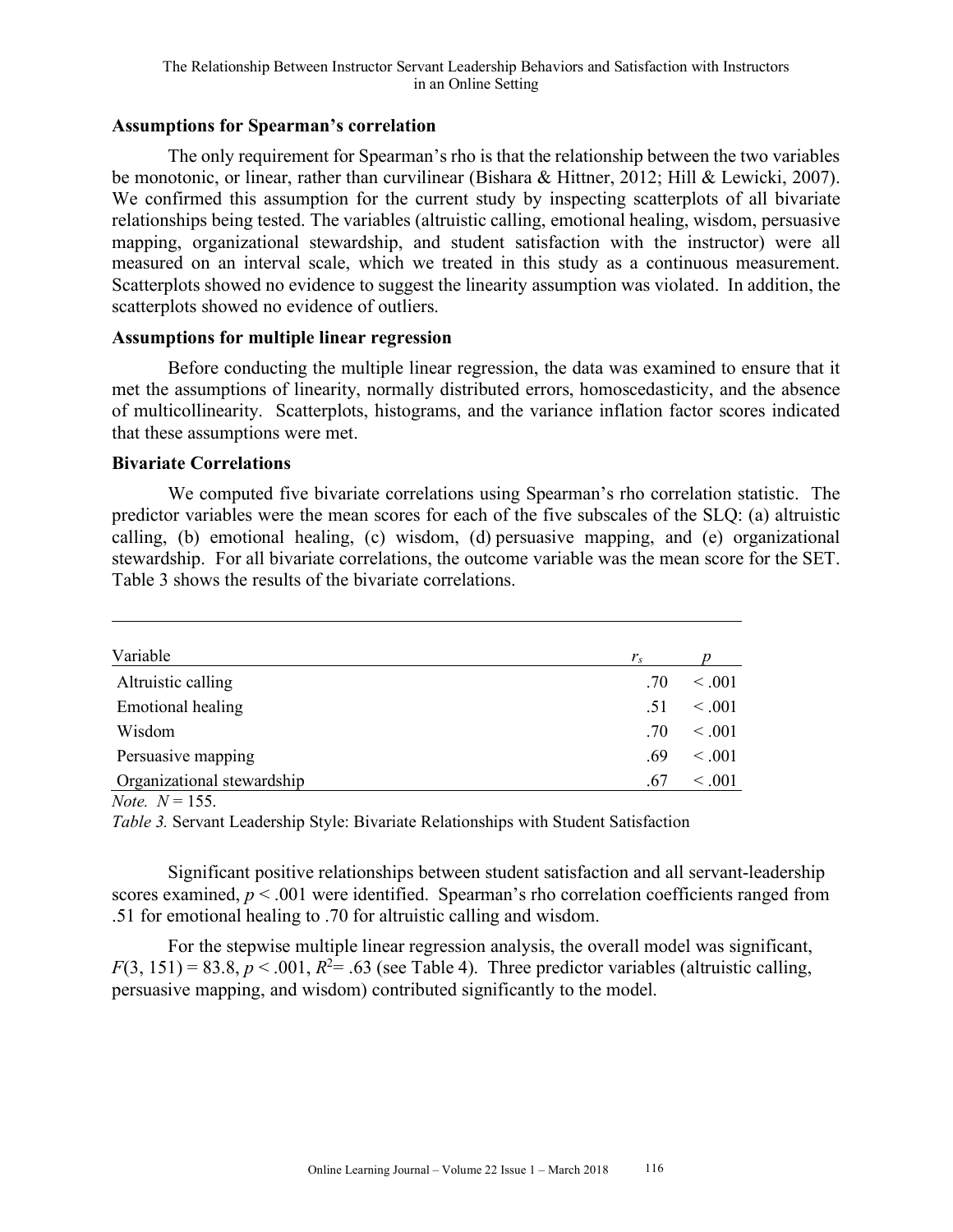| The Relationship Between Instructor Servant Leadership Behaviors and Satisfaction with Instructors |  |
|----------------------------------------------------------------------------------------------------|--|
| in an Online Setting                                                                               |  |

|                                 |        | Unstandardized<br>Coefficients | Standardized<br>Coefficients |         |        |
|---------------------------------|--------|--------------------------------|------------------------------|---------|--------|
| Variable $a, b$                 | B      | Std. Error                     | Beta                         |         |        |
| (Constant)                      | $-.10$ | .25                            |                              | $-0.41$ | .68    |
| Altruistic calling <sup>c</sup> | .43    | .10                            | .35                          | 4.50    | < 0.01 |
| Persuasive mapping <sup>d</sup> | .40    | .10                            | .31                          | 3.85    | < 0.01 |
| Wisdom <sup>e</sup>             | .28    |                                | $.2^{\circ}$                 | 2.52    | .01    |

a. Dependent variable: student satisfaction with the instructor

b.  $F(3, 151) = 83.8, p < .001$ ;  $R^2$  attributed to the total model = .63

c.  $R^2$  attributed to altruistic calling = .52

d.  $R^2$  attributed to persuasive mapping = .09

e.  $R^2$  attributed to wisdom = .02

*Table 4.* Stepwise Multiple Regression Analysis Predicting Student Satisfaction with Instructor from Servant Leadership Scores

The  $R<sup>2</sup>$  values showed that altruistic calling was the most significant predictor of student satisfaction, explaining 52% of the total variance. Additionally, persuasive mapping explained an additional 8.5% of the total variance, and wisdom explained an additional 1.6%. While the other two predictor variables (emotional healing and organizational stewardship) did not contribute significantly to the overall regression model.

#### **Discussion and Conclusions**

Researchers have established that servant leadership has the potential to influence student satisfaction in a positive direction (Huber, 2014; Jacobs, 2011; Letizia, 2014; Padron, 2012; Reed & Swanson, 2014; Searle, 2011; van de bunt-Kokhuis & Sultan, 2013). Servant leadership behaviors in traditional, hybrid, or online classroom settings have been associated with higher levels of student satisfaction (Ali & Ahmad, 2011; Jacobs, 2011; Huber, 2014; Johnson, Aragon, & Shaik, 2000; Nyamboli, 2014; Setliff, 2014). Servant leadership behaviors have also been positively correlated with related outcomes such as exemplary instruction (Setliff, 2014); teaching effectiveness (Drury, 2005; Metzcar, 2008), school climate (Black, 2010), and job satisfaction (Cerit, 2010; Irving, 2005; Laub, 1999; Shaw & Newton, 2014; van Dierendock & Nuijten, 2011).

The findings of the current study were congruent with existing research showing a correlation between servant leadership and student satisfaction. What distinguishes online learning from other traditional learning modalities is that the constraints of a set time and a set place affect the online learning milieu weakly or not at all (Nayamboli, 2014). We found a strong positive correlation between student satisfaction and five components of servant leadership in an online setting: altruistic calling, emotional healing, wisdom, persuasive mapping, and organizational stewardship (Barbuto & Wheeler, 2006). These findings were consistent with earlier research showing that instructors who expressed personal consideration; who showed empathy and caring; and who offered intellectual stimulation, motivation, and inspiration tended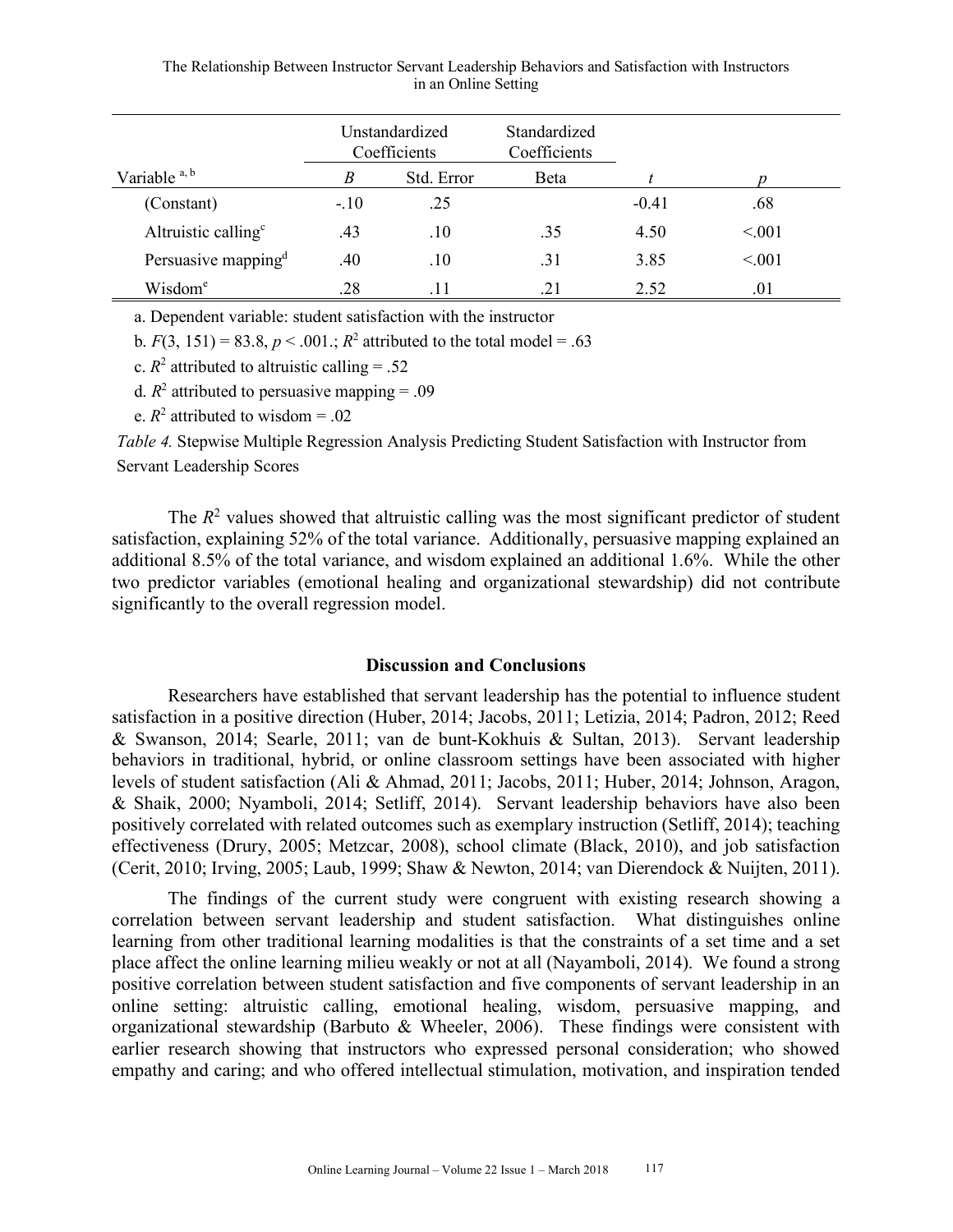to have more satisfied students (Bogler, Caspi, & Roccas, 2013; Hazel et al., 2014; Ladyshewsky, 2013).

In the current study, the combined factors of altruistic calling, persuasive mapping, and wisdom predicted student satisfaction with instructors in an online environment. Similarly, Setliff (2014) indicated that of the five servant leadership behaviors, wisdom was the strongest predictor of exemplary instruction. Altruistic calling and persuasive mapping have also been correlated with exemplary instruction. Altruistic calling, emotional healing, wisdom, persuasive mapping, and organizational stewardship may create a positive environment in which student performance is enhanced (Huber, 2014; Jacobs, 2011; Letizia, 2014; Nyamboli, 2014; Padron, 2012; Reed & Swanson, 2014; Searle, 2011; Setliff, 2014; van de bunt-Kokhuis & Sultan, 2013).

While our results are not causal (we did not assess outcomes related to different pedagogical approaches), our results do imply that online students at a community college perceived the servant leadership behaviors of their online instructors within the virtual learning environment. This implication suggests that institutions of higher learning who wish for an increased level of student satisfaction within the online learning setting may find it beneficial to incorporate faculty trainings that help faculty members integrate servant leadership behaviors into their pedagogical approach to the online classroom. We recommend that these considerations focus on the servant leadership behaviors of altruistic calling, persuasive mapping, and wisdom.

Setliff (2014) suggested using the *Servant Leader Development Model for Faculty by Antecedent*, which was used for data collection and feedback regarding servant leadership behaviors (see Appendix A). In the current study, this model was adapted and modified for an online classroom setting based on the results of the current research. Based on this model, online instructors, administrators, and other stakeholders will be able to have ongoing feedback on servant leader behaviors and their application in an online classroom setting. Following is a discussion of the limitations for each research question.

#### **Limitations**

There were several limitations to this study. The study included only adult students who enrolled in a particular online class during the fall 2015 semester at a community college setting in the south-central United States. Expanding the scope of this research to other community colleges, 4-year public colleges, graduate programs, and private colleges would extend the generalizability of the findings. Another limitation was the self-report nature of the study. Students who responded to the follower version of the SLQ may have rated their instructors differently from the way the instructors would have rated themselves on the leader version of the SLQ.

This research was limited by the cross-sectional design. We were unable to observe changes in the relationship between servant leadership behaviors of online instructors and student satisfaction over an extended period (Lu et al., 2013). Finally, 68 (30.5%) of the respondents declined to answer all the survey questions needed to compute the independent and dependent variables, resulting in nonresponse bias. This nonresponse rate may limit the generalizability of the results to the population of interest.

## **Future directions**

Ten years after its development, the SLQ (Barbuto & Wheeler, 2006) has emerged as one of the leading measures of individual servant leadership behaviors (Setliff, 2014). However, most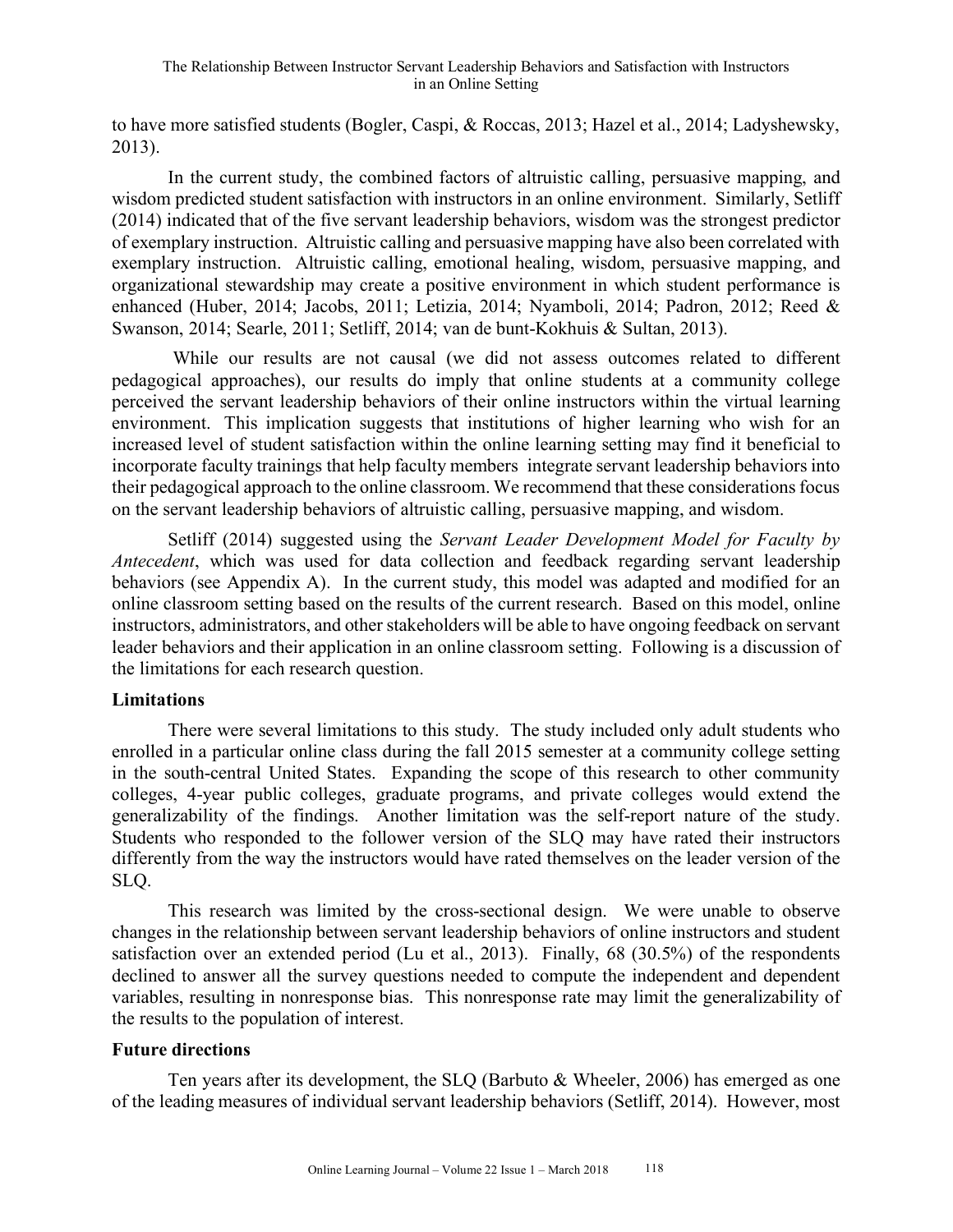research on servant leadership theory in higher education has focused on the traditional classroom setting. There is a need to develop new instruments better suited for the online learning milieu.

Greenleaf (1977), who first introduced the construct of servant leadership, stated, "What I have to say comes from experience, my own and that of others, which bears on institutional reconstruction. It is a personal statement, and it is meant to be neither a scholarly treatise nor a how-to-do-it manual" (p. 49). Since 1977, servant leadership has lacked a unified theoretical framework. Little empirical research on servant leadership has been conducted with wide, substantive, and practical applications (Dean, 2014; Fotch & Ponton, 2015; Parris & Peachey, 2013; van Dierendonck, 2011; van Dierendonck et al., 2014). As such, researchers in this young field of servant leadership theory have ample challenges to produce empirical research that will further validate the use of servant leadership across diverse organizational settings (Noland & Richards, 2015). Such research can provide further insights and understanding of this theory for future researchers and practitioners.

The current study has shown that the SLQ can be used in an educational setting, such as a community college. We recommend that this study be replicated in different settings, such as state universities, private colleges, graduate programs, and for-profit educational institutions. Such research may provide additional data on how servant leadership behaviors are related to student satisfaction with online learning and thus fill the existing gap in the literature for this area of study.

Replicating this study with a larger population—using the leader-rated version of the SLQ rather than the follower-rated version used in this study—may provide a different perspective on servant leadership behaviors and their relationship to student satisfaction. Scoring servant leadership behaviors from the perspectives of both instructors and students may provide a better indication of the factors related to online student satisfaction. The current study confirmed earlier findings on servant leadership behaviors in the classroom, but servant leadership theory stands in need of continual development toward a clearer definition and construct measurement (Noland & Richards, 2015). Qualitative research involving interviews with students and faculty members may provide additional insights regarding the experiences of students and faculty members with servant leadership behaviors.

Based on the findings of the current study, we recommend a servant-leadership training model to prepare online instructors. This model, adapted from Setliff (2014), could be used to train online faculty members to develop their servant leadership behavior skills as a way of increasing student satisfaction with online learning.

## **Conclusions**

The current study was the first in which the relationship between individual servant leadership behaviors and online student satisfaction was examined empirically. Additionally, the study was the first in which this relationship was tested at the level of the individual instructors rather than at the organizational level in an online learning setting. The results showed that individual servant leadership behaviors (altruistic calling, emotional healing, wisdom, persuasive mapping, and organizational stewardship) were positively correlated with student satisfaction. Three of these behaviors (altruistic calling, wisdom, and persuasive mapping) strongly predicted student satisfaction in combination. These findings provided evidence consistent with the current servant leadership literature, according to which levels of student satisfaction increased when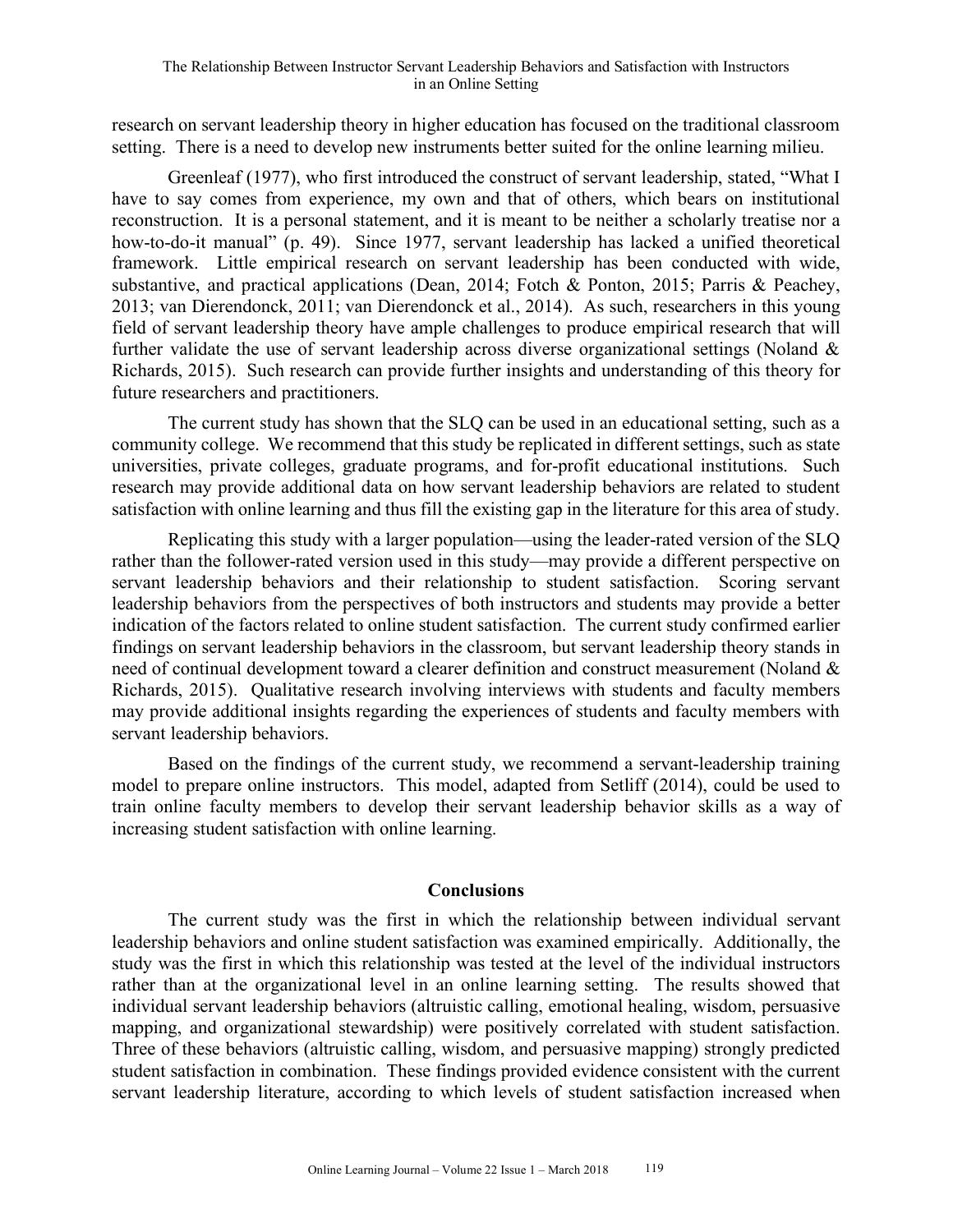instructors exhibited servant leadership behaviors in traditional, hybrid, or online classroom settings (Ali & Ahmad, 2011; Jacobs, 2011; Huber, 2014; Paul & Fitzpatrick, 2015; Setliff, 2014).

Thisstudy has empirically demonstrated the correlation of the individual servant leadership behaviors in the online classroom to student satisfaction. We recommend that servant leadership be an option for inclusion in faculty and staff training, curriculum development, and instructional environments, with a focus on the servant leadership behaviors of altruistic calling, persuasive mapping, and wisdom. Such training in servant leadership may be an answer to the quest for a new type of leadership in higher education required to meet the needs and the challenges faced by online learners (Huber, 2014; Nyamboli, 2014; van de Bunt-Kokhius & Sultan, 2012). Servant teachers aim to help students maximize their personal potential by focusing primarily on the students' needs (Noland & Richards, 2015). This new type of compassionate leadership can juxtapose digital technology and human feeling in the online learning classroom (van de Bunt-Kokhius & Sultan, 2012).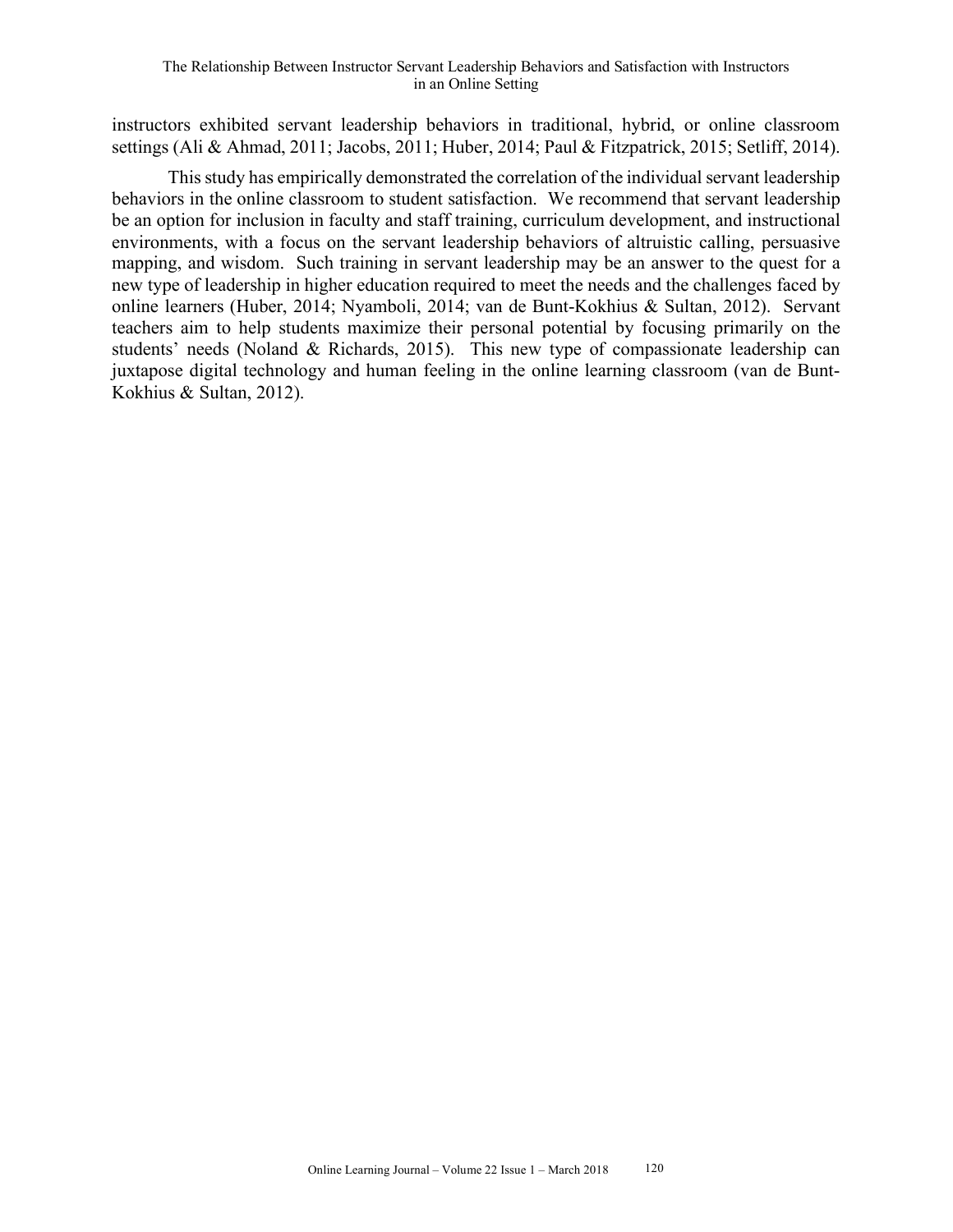## **References**

- Allen, I. E., & Seaman, J. (2016). *Online report card: Tracking Online Learning in the United States.* Retrieved form Babson Survey Research Group and Quahog Research Group website: http://onlinelearningsurvey.com/reports/ onlinereportcard.pdf
- Ali, A., & Ahmad, I. (2011). Key factors for determining students' satisfaction in distance learning courses: A study of allama iqbal open university. *Contemporary Educational Technology, 2*(2), 118-134.
- Baraldi, A. N., & Enders, C. K. (2010). An introduction to modern missing data analyses. *Journal of School Psychology*, *48*(1), 5-37. doi:10.1016/j.jsp.2009.10.001
- Barbuto, J. E., & Wheeler, D. W. (2006). Scale development and construct clarification of servant leadership. *Group & Organization Management, 31*(3), 300–26
- Barnabas, A., Joseph, A., & Clifford, P. (2010). The need for awareness of servant leadership in business schools. *Academic Leadership (15337812)*, *8*(2), 1-6.
- Bishara, A. J., & Hittner, J. B. (2012). Testing the significance of a correlation with non-normal data: Comparison of Pearson, Spearman, transformation, and resampling approaches. *Psychological Methods, 17*(3), 399-417. doi:10.1037/a0028087
- Black, G. (2010). Correlational analysis of servant leadership and school climate. *Catholic Education: A Journal of Inquiry & Practice, 13*(4)*,* 437-466.
- Blanchard, K., & Miller, M. (2007). The higher plane of leadership. *Leader to Leader*, *2007*(46), 25-30. doi:10.1002/ltl.253
- Bogler, R., Caspi, A., & Roccas, S. (2013). Transformational and passive leadership: An initial investigation of university instructors as leaders in a virtual learning environment. *Educational Management Administration & Leadership*, *41*(3), 372-392. doi:10.1177/1741143212474805
- Bolkan, S., & Goodboy, A. K. (2011). Behavioral indicators of transformational leadership in the college classroom. *Qualitative Research Reports in Communication*, *12*(1), 10-18. doi:10.1080/17459435.2011.601520
- Bolkan, J. (2013). Report: Students taking online courses jumps 96 percent over 5 years. *Campus Technology*. Retrieved from http://campustechnology.com/articles/ 2013/06/24/reportstudents-taking-online-courses-jumps-96-percent-over-5-years.aspx
- Bowen, W.G. (2013). Walk deliberately, don't run, toward online education. *The Chronicle of Higher Education.* Retrieved from http://chronicle.com/article/Walk-Deliberately-Dont-Run/138109/
- Buchen, I. H. (1998). Servant leadership: A model for future faculty and future institutions. *The Journal of Leadership Studies, 5*(1), 125-134.
- Cerit, Y. (2010). The effects of servant leadership on teachers' organizational commitment in primary schools in Turkey. *International Journal of Leadership in Education, 75*(3), 301- 317. doi:l0.1080/13603124.2010.496933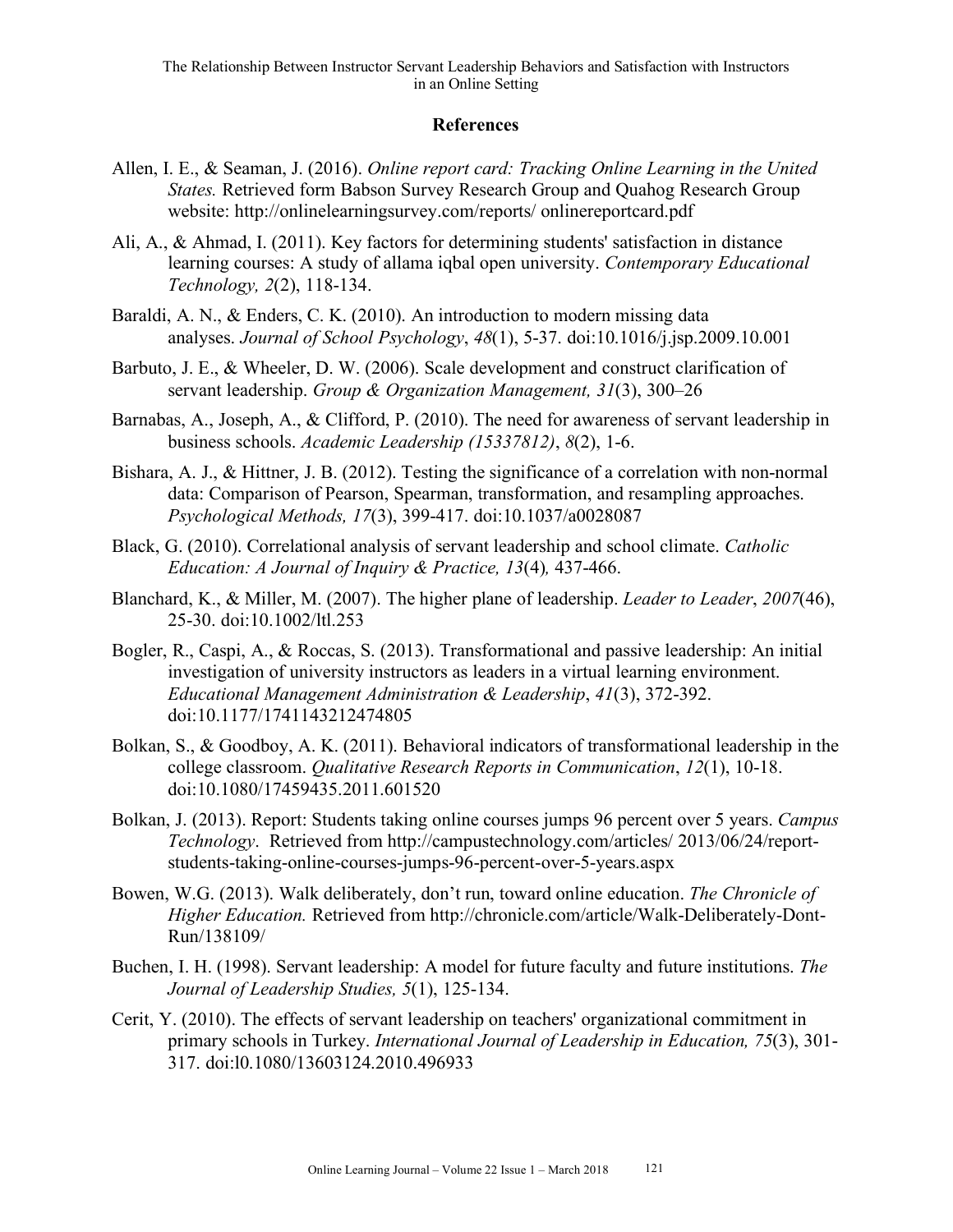- Chang, L., & Krosnick, J. A. (2010). Comparing oral interviewing with self-administered computerized questionnaires: An experiment. *Public Opinion Quarterly*, *74*(1), 154-167.
- Cole, M. T., Shelley, D. J., & Swartz, L. B. (2014). Online instruction, e-learning, and student satisfaction: A three-year study. *International Review of Research In Open & Distance Learning*, *15*(6), 111-131.
- Covey, S. R. (1998). Foreword. In L. C. Spears (Ed.), *Insights on leadership: Service, stewardship, spirit, and servant-leadership* (21-28). New York: John Wiley & Sons.
- Croxton, R. A. (2014). The role of interactivity in student satisfaction and persistence in online learning. *Journal of Online Learning & Teaching*, *10*(2), 314-324.
- Dallal G. E. (2012). *What do the coefficients in a multiple linear regression mean?* Retrieved from http://www.jerrydallal.com/lhsp/regcoef.htm
- Dearth, J., & West, G. B. (2014). The use of servant leadership in the United Methodist church. *Interdisciplinary Journal of Research on Religion*. Retrieved from http://www.religjournal.com /pdf/ijrr10005.pdf
- Dean, D. R. (2014). Servant leadership for higher education: Principles and practices. *Review of Higher Education, 37*(2), 274-277. Retrieved from http://search.proquest.com.proxy1.ncu.edu/docview/1465556898/fulltextPDF/668786A3 76864C35PQ/79?accountid=28180
- Drury, S. (2005). Teacher as servant leader: A faculty model for effectiveness with students. Servant Leadership Research Roundtable, School of Leadership Studies at Regent University. Retrieved from http://www.regent.edu/acad/global/ publicationssl\_proceedings/2005/drury\_teacher\_servant.pdf
- Focht, A. & Ponton, M. (2015). Identifying primary characteristics of Servant leadership: Delphi study. *International Journal of Leadership Studies*. Retrieved from http://www.regent.edu/acad/global/publications/ijls/new/vol9iss1/ 1-IJLS.pdf

Garcia, I. (2015). Emergent leadership: Is e-leadership importance in the quality of virtual education? (liderazgos emergentes: ¿es importante el e-liderazgo en la calidad de la educación virtual?). *Revista Iberoamericana De Educación a Distancia, 18*(1), 25-44.

Retrieved from http://search.proquest.com.proxy1. ncu.edu/docview/1649109292/fulltextPDF/AEBC2C0DAB544195PQ/1?accountid=28180

- Greenleaf, R. K. (1977). *Servant leadership: A journey into the nature of legitimate power and greatness.* New York: Paulist Press.
- Greenleaf, R. K. (1978). *The servant leader.* Westfield, IN: Greenleaf Center for Servant Leadership
- Greenleaf, R.K. (1982). *Teacher as Servant*: *A Parable*. NJ: Paulist.
- Gomez, D. (2013). Leadership behavior and its impact on student success and retention in online graduate education. *Academy of Educational Leadership Journal, 17*(2), 13-37. Retrieved from http://search.proquest.com.proxy1.ncu.edu/docview /1368612995?accountid=28180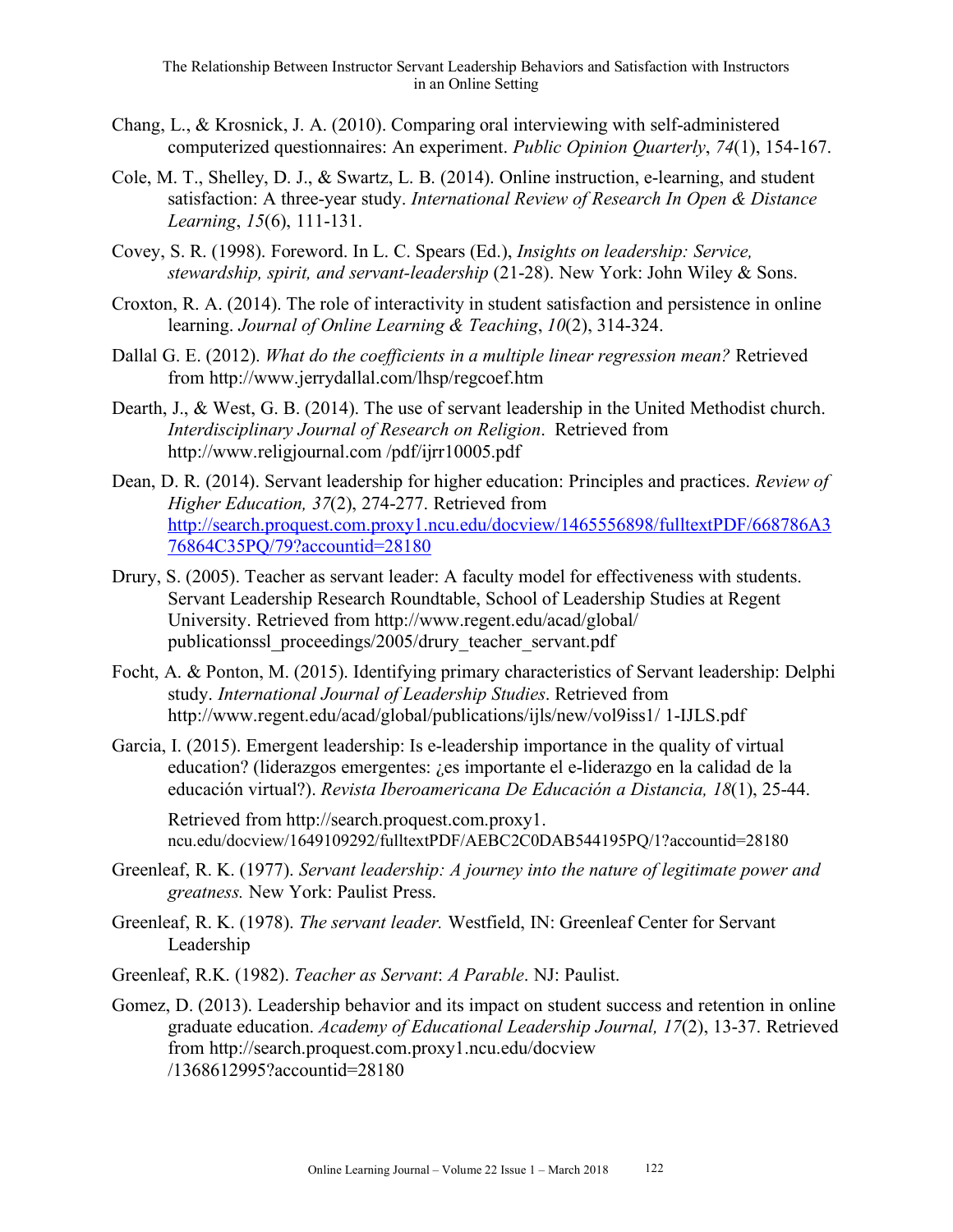- Guillaume, O., Honeycutt, A., & Savage-Austin, A. R. (2013). The impact of servant leadership on job satisfaction. *Journal of Business and Economics, 4*(5), 444-448.
- Hart, C. (2012). Factors associated with student persistence in an online program of study: A review of the literature. *Journal of Interactive Online Learning*, *11*(1), 19-42.
- Hazel, M., Crandall, H. M., & Caputo, J. S. (2014). The influence of instructor social presence and student academic entitlement on teacher misbehaviors in online courses. *Southern Communication Journal*, *79*(4), 311-326. doi:10.1080/1041794X.2014.914563
- Hill, T. & Lewicki, P. (2007). *Statistics: Methods and Applications*. StatSoft, Tulsa, OK.
- Huber, R. L. (2014). *Servant leadership, self-efficacy, and communities of inquiry in higher education online learning* (Order No. 3623182). Available from ProQuest Dissertations & Theses Full Text. (1548333568). Retrieved from http://search.proquest.com.proxy1.ncu.edu/docview/1548333568/58B40E1F1D84EC1PQ /6?accountid=28180#
- Huber, R. & Carter, H. (2014). Applying the servant leadership model to e-teaching. In T. Bastiaens (Ed.), *Proceedings of E-Learn: World Conference on E-Learning in Corporate, Government, Healthcare, and Higher Education 2014* (pp. 880-887). Chesapeake, VA: Association for the Advancement of Computing in Education (AACE).
- Irving, J. A. (2005). *Servant leadership and the effectiveness of teams* (Order No. 3173207). Available from ABI/INFORM Global; ProQuest Dissertations & Theses Full Text. (305356267). Retrieved from http://search.proquest.com. proxy1.ncu.edu/docview /305356267/2D8ECD30D1D643C7PQ/ 1?accountid=28180#
- Jaccard, J., & Daniloski, K. (2012). Analysis of variance and the general linear model. In H. Cooper, P. M. Camic, D. L. Long, A. T. Panter, D. Rindskopf, K. J. Sher, ... K. J. Sher (Eds.), *APA handbook of research methods in psychology, Vol 3: Data analysis and research publication* (163-190). Washington, DC, US: American Psychological Association. doi:10.1037/13621-008
- Jacobs, K. (2011). *Assessing the relationship between servant leadership and effective teaching in a private university setting*. (Doctoral dissertation, Northcentral University). Retrieved from http://search.proquest.com.proxy1.ncu.edu/docview /908959989/13EA3653420 4B917C7F/1?accountid=28180
- Johnson, S.S., Aragon, S. R., & Shaik, N. (2000). Comparative analysis of learner satisfaction and learner outcome in online and face-to-face learning environments. *Journal of Interactive Learning Research, 11* (1), 29-49.
- Joo, Y., Joung, S., & Kim, J. (2013). Structural Relationships among E-learners' Sense of Presence, Usage, Flow, Satisfaction, and Persistence. *Journal of Educational Technology & Society*, *16*(2), 310-324.
- Johnson, A. C., & Vishwanath, K. R. (2011). Servant professorship and its implications. *International Journal of Education Research, 6*(1), 135-146.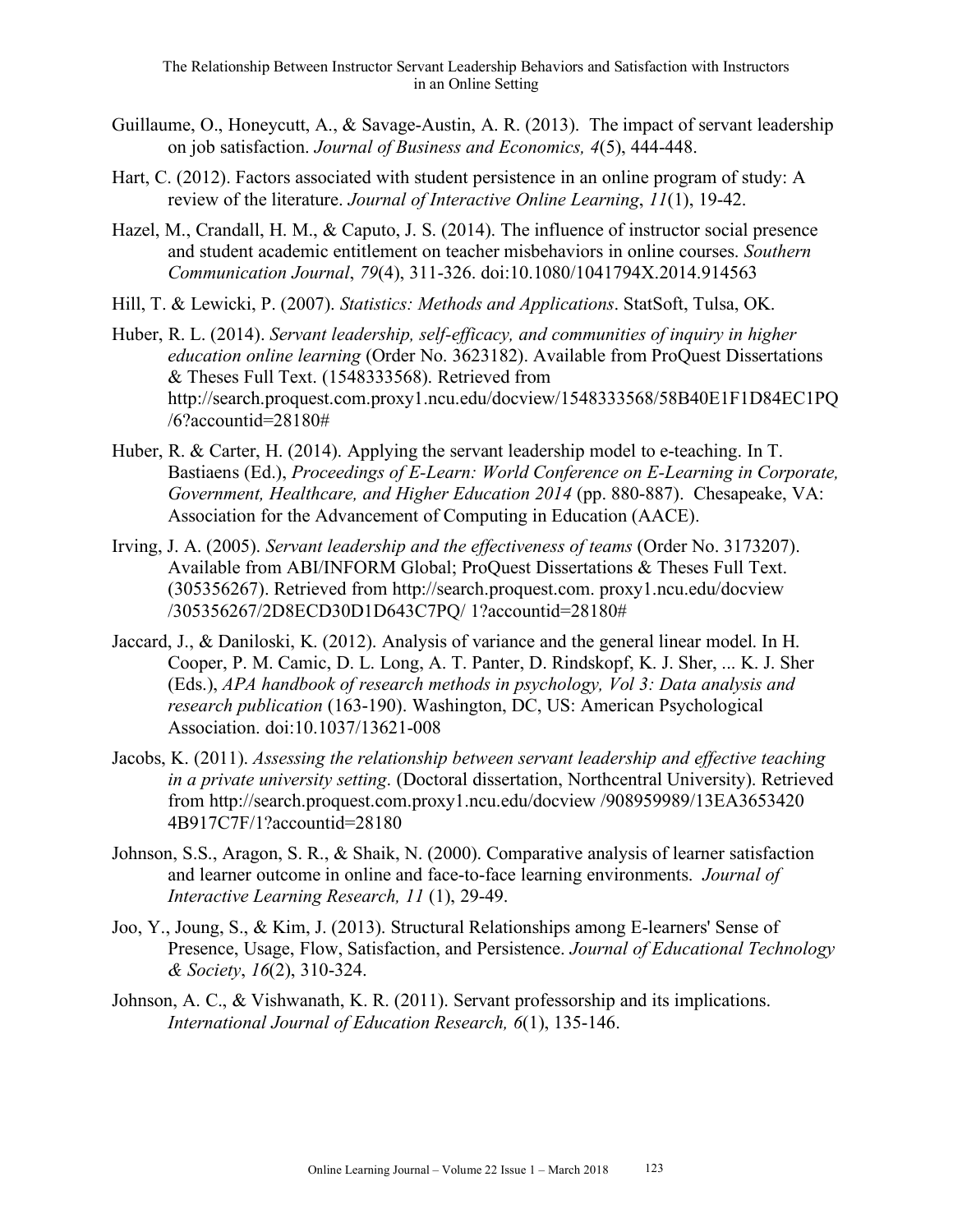- Jones, B. M., Everard, A., & McCoy, S. (2011). Distance education at the graduate level: A viable alternative. *Contemporary Issues in Education Research (Online), 4*(11), 9. Retrieved from http://search.proquest.com.proxy1.ncu.edu/docview /1418443722/E5A68BFEDA524F59PQ/1?accountid=28180#
- Joo, Y. J., Lim, K. Y., & Kim, E. K. (2011). Online university students' satisfaction and persistence: Examining perceived level of presence, usefulness and ease of use as predictors in a structural model. *Computers & Education, 57*, 1654-1664. http://dx.doi.org/10.1016/j.compedu.2011.02.008
- Karanja, E., Zaveri, J., & Ahmed, A. (2013). How do MIS researchers handle missing data in survey-based research: A content analysis approach. *International Journal Of Information Management*,*33*(5), 734-751. doi:10.1016/j.ijinfomgt.2013.05.002
- Kohle Paul, W., & Fitzpatrick, C. (2015). Advising as servant leadership: Investigating student satisfaction. *The Journal of the National Academic Advising Association*, *35*(2), 28-35.. doi:10.12930/NACADA-14-019
- Kranzow, J. (2013). Faculty leadership in online education: Structuring courses to impact student satisfaction and persistence. *Journal of Online Learning & Teaching*, *9*(1), 131-139.
- Ladyshewsky, R. K. (2013). Instructor presence in online courses and student satisfaction. *International Journal for The Scholarship of Teaching & Learning*, *7*(1), 1-23.
- Laub, J. A. (1999). Assessing the servant organization: Development of the servant organizational leadership assessment (SOLA) instrument. (Doctoral dissertation, Florida Atlantic University). Retrieved from http://www.olagroup. com/Images/mmDocument/ Laub%20Dissertation%20Complete%2099.pdf
- Leroy, H., Palanski, M. E., & Simons, T. (2012). Authentic leadership and behavioral integrity as drivers of follower commitment and performance. *Journal of Business Ethics*, 107(3), 255-264. doi:http://dx.doi.org/10.1007/s10551-011-1036-1
- Letizia, A. (2014). Radical servant leadership: A new practice of public education leadership in the post-industrial age. *Journal for Critical Education Policy Studies (JCEPS), 12*(2), 175-199.
- Liden, R. C., Wayne, S. J., Meuser, J. D., Hu, J., Wu, J., & Liao, C. (2015). Servant leadership: Validation of a short form of the SL-28. *The Leadership Quarterly*,*26*(2), 254-269. doi:10.1016/j.leaqua.2014.12.002
- Livingston, R. K. (2011). *An investigation of transformational leadership in a virtual learning environment.* (Doctoral dissertation, Capella University). Retrieved from http://search.proquest.com.proxy1.ncu.edu/docview/839860506/58723CE61CD94853PQ /1?accountid=28180#
- Lorenzo, G. (2012). A research review about online learning: Are students satisfied? Why do some succeed and others fail? What contributes to higher retention rates and positive learning outcomes? *Internet Learning, 1*(1), Fall 2012.
- Lu, N., Han, Y., Chen, T., Gunzler, D. D., Xia, Y., Lin, J. Y., & Tu, X. M. (2013). Power analysis for cross-sectional and longitudinal study designs. *Shanghai Archives of Psychiatry*, *25*(4), 259–262. http://doi.org/10.3969/j.issn.1002-0829.2013.04.009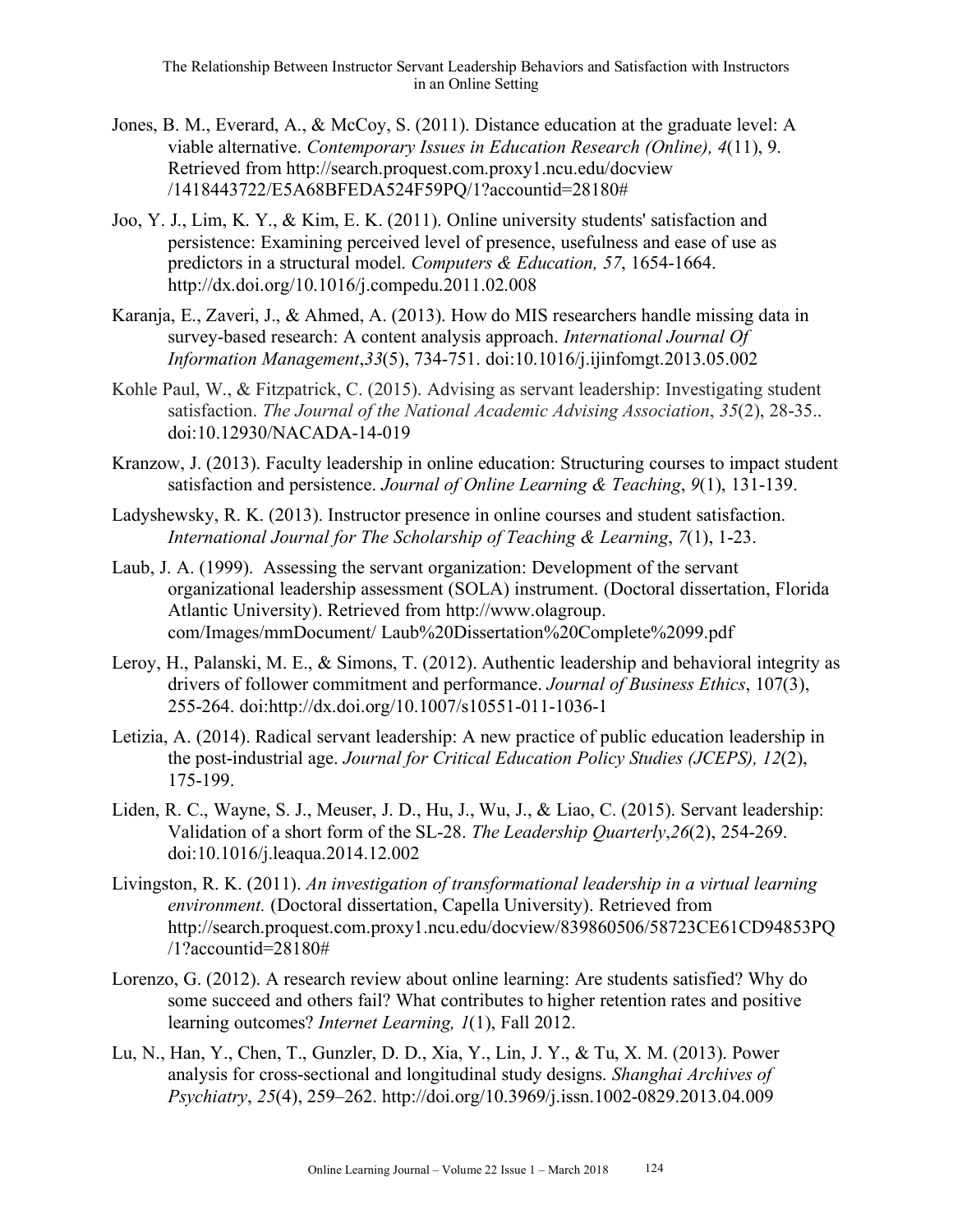- Mariano, D. G. (2013). *The effectiveness of creating a sense of community in online learning with social awareness information.* (73), ProQuest Information & Learning, US. Retrieved from http://proxy1.ncu.edu/login?url= http://search.ebscohost.com/login.aspx?direct=true&db=psyh&AN=2013-99030- 211&site=ehost-live
- Messer, B. L., & Dillman, D. A. (2011). Surveying the general public over the internet using address-based sampling and mail contact procedures. *Public Opinion Quarterly*, *75*(3), 429-457. doi:10.1093/poq/nfr021
- Metzcar, A. (2008). Servant leadership and effective classroom teaching. Ed. D. dissertation, Indiana Wesleyan University, United States -- Indiana. Retrieved from Dissertations & Theses: Full Text. (Publication No. AAT 3344705)
- Noland, A., & Richards, K. (2015). Servant Teaching: An exploration of teacher servant leadership on student outcomes. *Journal of the Scholarship of Teaching & Learning*, *15*(6), 16-38. doi:10.14434/josotl.v15i6.13928
- Nyamboli, R. N. K. (2014). *Perceptions of organizational servant leadership and doctoral student satisfaction with e-learning* (Order No. 3666806). Available from ProQuest Dissertations & Theses Global. (1641109699). Retrieved from http://search.proquest.com.proxy1.ncu.edu/docview/1641109699?accountid=28180
- Padron, J. (2012). *Higher education leadership: Servant leadership and the effects on student satisfaction.* (Doctoral dissertation, Argosy University). Retrieved from http://search.proquest.com.proxy1.ncu.edu/docview/1221263941/13EA35E68D26A10C D54/1?accountid=28180
- Parris, D. L., & Peachey, J. W. (2013). A systematic literature review of servant leadership theory in organizational contexts. *Journal of Business Ethics, 113*(3), 377-393. doi:10.1007/s10551-012-1322-6
- Petrovčič, A., Petrič, G., & Lozar Manfreda, K. (2016). The effect of email invitation elements on response rate in a web survey within an online community. *Computers in Human Behavior*, *56*320-329. doi:10.1016/j.chb.2015.11.025
- Pounder, J. (2014). Quality teaching through transformational classroom leadership. *Quality Assurance in Education: An International Perspective*, *22*(3), 273-285. doi:10.1108/QAE-12-2013-0048
- Rachmawati, A. W., & Lantu, D.C. (2014). Servant leadership theory development & measurement. *Procedia - Social and Behavioral Sciences*, *115*, 387-393. http://dx.doi.org/10.1016/j.sbspro.2014.02.445
- Reed, L. L., & Swanson, A. (2014). Servant leadership: Innovative leader development in the online classroom and beyond. *Developments in Business Simulation and Experiential Learning*, *41*.
- Ren, X. (2010). How to practice servant leadership. *Studies in Literature and Language, 7*(1), 7- 10.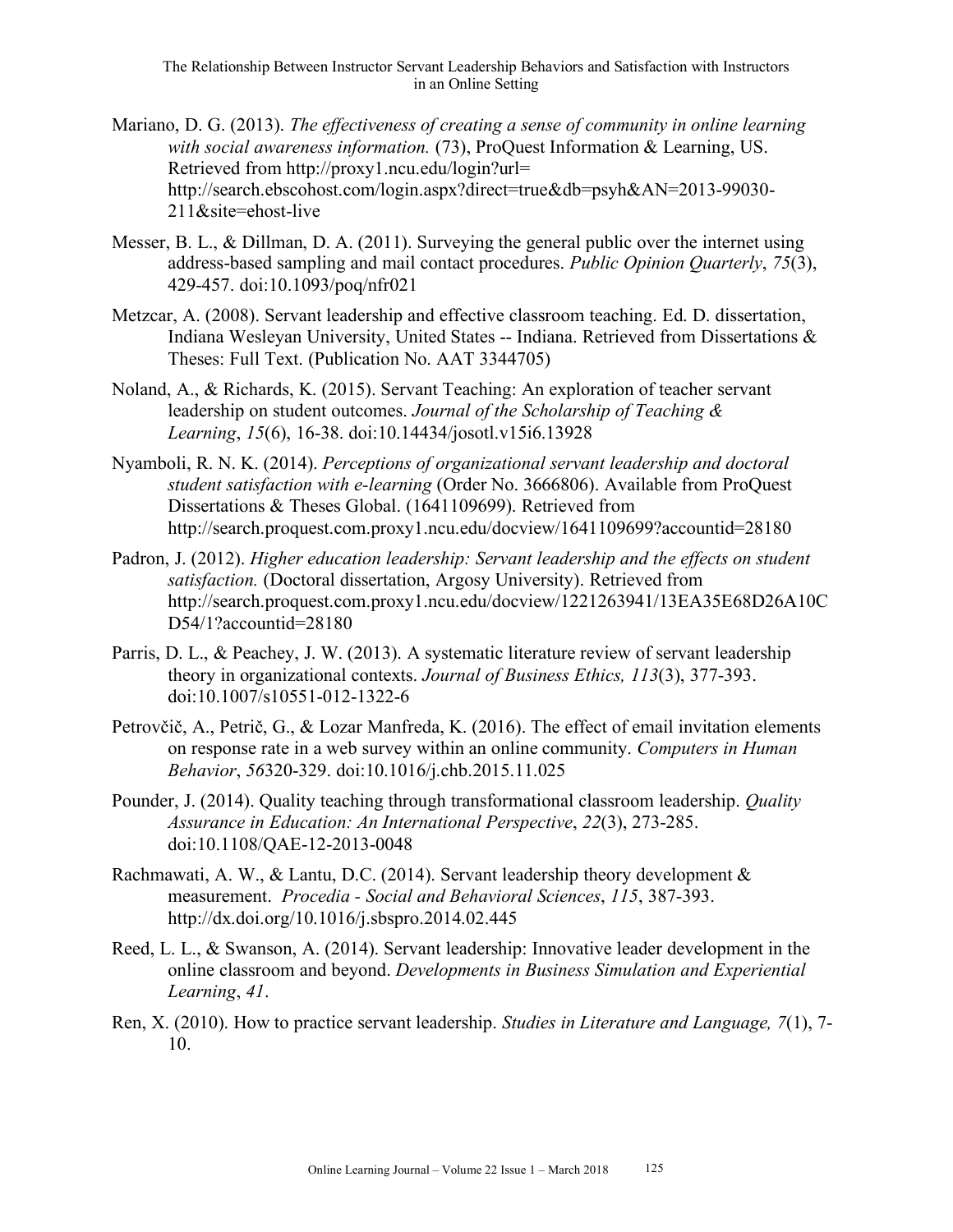- Rovai, A. P., & Downey, J. R. (2010). Why some distance education programs fail while others succeed in a global environment. *Internet & Higher Education*, *13*(3), 141-147. doi:10.1016/j.iheduc.2009.07.001
- Schreiner, L. A., & Nelson, D. D. (2013). The contribution of student satisfaction to persistence. *Journal of College Student Retention: Research, Theory And Practice*,*15*(1), 73-111. doi:10.2190/CS.15.1.f
- Searle, T. P. (2011) Servant leadership, hope, and organizational virtuousness. *Journal of Leadership and Organizational Studies, 18*(1), 107-117. doi: 10.1177/ 1548051810383863
- Sendjaya, S., & Cooper, B. (2010). Servant leadership behaviour scale: A hierarchical model and test of construct validity. *European Journal of Work and Organizational Psychology,*  iFirst article. doi:10.1080/13594321003590549
- Setliff, R. C., Jr. (2014). *A study of student perceptions of exemplary instruction and servant leader behavioral qualities* (Order No. 3617675). Available from ProQuest Dissertations & Theses Global. (1526012795). Retrieved from http://search.proquest.com.proxy1.ncu.edu/docview/1526012795/fulltextPDF/CA77CCC ABEEB48CFPQ/1?accountid=28180#
- Shaw, J., & Newton, J. (2014). Teacher retention and satisfaction with a servant leader as principal. *Education*, *135*(1), 101-106.
- Spears, L. (1998). Tracing the growing impact of servant leadership. In L.C. Spears (Ed.), *Insights on leadership: Service, stewardship, spirit, and servant leadership (1-12).* New York: Wiley
- Spears, L. (Ed.). (2005). Who is the servant-leader? The Servant Leader: *The Newsletter of the Robert K. Greenleaf Center for Servant Leadership, 57*, 2.
- Steele, N. (2010). Three characteristics of effective teachers. *Update: Applications of Research in Music Education, 28(2)* 71-78. doi: 10.1177/8755123310361769
- Stewart, T. (2012). Classroom teacher leadership: service-learning for teacher sense of efficacy and servant leadership development. *School Leadership & Management*, *32*(3), 233-259. doi:10.1080/13632434.2012.688741
- Thompson, A. (2014). Fostering Growth and Development of Recovering Students in Higher Education Through Servant Leadership. *Peabody Journal of Education (0161956X), 89*(2), 244-257. doi: 10.1080/0161956X.2014.897101
- Tsai, K. C., & Lin, K. (2012). Rethink student evaluation of teaching. *World Journal of Education, 2*(2), 17-n/a. Retrieved from http://search.proquest.com.proxy1. ncu.edu/docview/1030090580/868DA742657844ABPQ/1?accountid=28180
- van de Bunt-Kokhuis, S. & Sultan, N. (2012). Servant-leadership: The online way! e-learning where community building is key. *European Journal of Open, Distance and E-Learning, 1*. Retrieved from http://www.eric.ed.gov/PDFS/EJ979595.pdf
- van de Bunt-Kokhuis, S. B., & Weir, D. (2013). Serving culturally diverse e-learners in business schools. *Multicultural Education & Technology Journal, 7*(1), 17-45. doi:http://dx.doi.org/10.1108/17504971311312609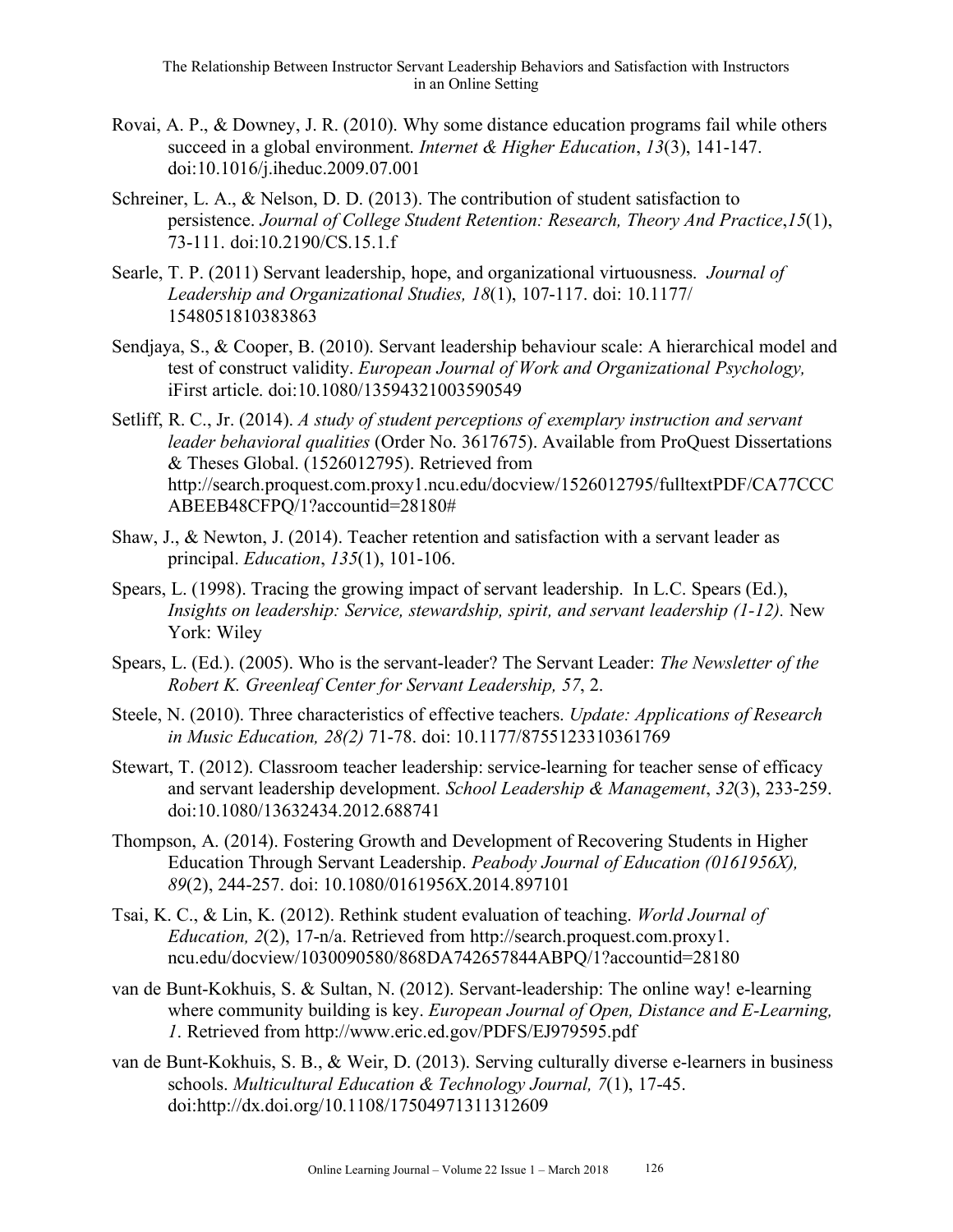- van Dierendonck, D. (2011). Servant leadership: A review and synthesis. *Journal of Management*, *37*(4), 1228-1261. doi:10.1177/0149206310380462
- van Dierendonck, D., & Nuijten, I. (2011). The servant leadership survey: Development and validation of a multidimensional measure. *Journal of Business and Psychology, 26*, 249– 267.
- van Dierendonck, D., Stam, D., Boersma, P., de Windt, N., & Alkema, J. (2014). Same difference? Exploring the differential mechanisms linking servant leadership and transformational leadership to follower outcomes. *The Leadership Quarterly, 25*(3), 544- 562. doi: http://dx.doi.org/10.1016/j.leaqua.2013.11.014
- Wheeler, D. W. (2012). *Servant leadership for higher education: Principles and practices*. San Francisco, CA: Wiley
- Woodall, T., Hiller, A., & Resnick, S. (2014). Making sense of higher education: students as consumers and the value of the university experience. *Studies in Higher Education*, *39*(1), 48-67. doi:10.1080/03075079.2011.648373
- Xu, D., & Jaggars, S. S. (2011). The effectiveness of distance education across Virginia's community colleges: Evidence from introductory college-level math and English courses. *Educational Evaluation and Policy Analysis*, *33*(3), 360-377. doi:10.3102/0162373711413814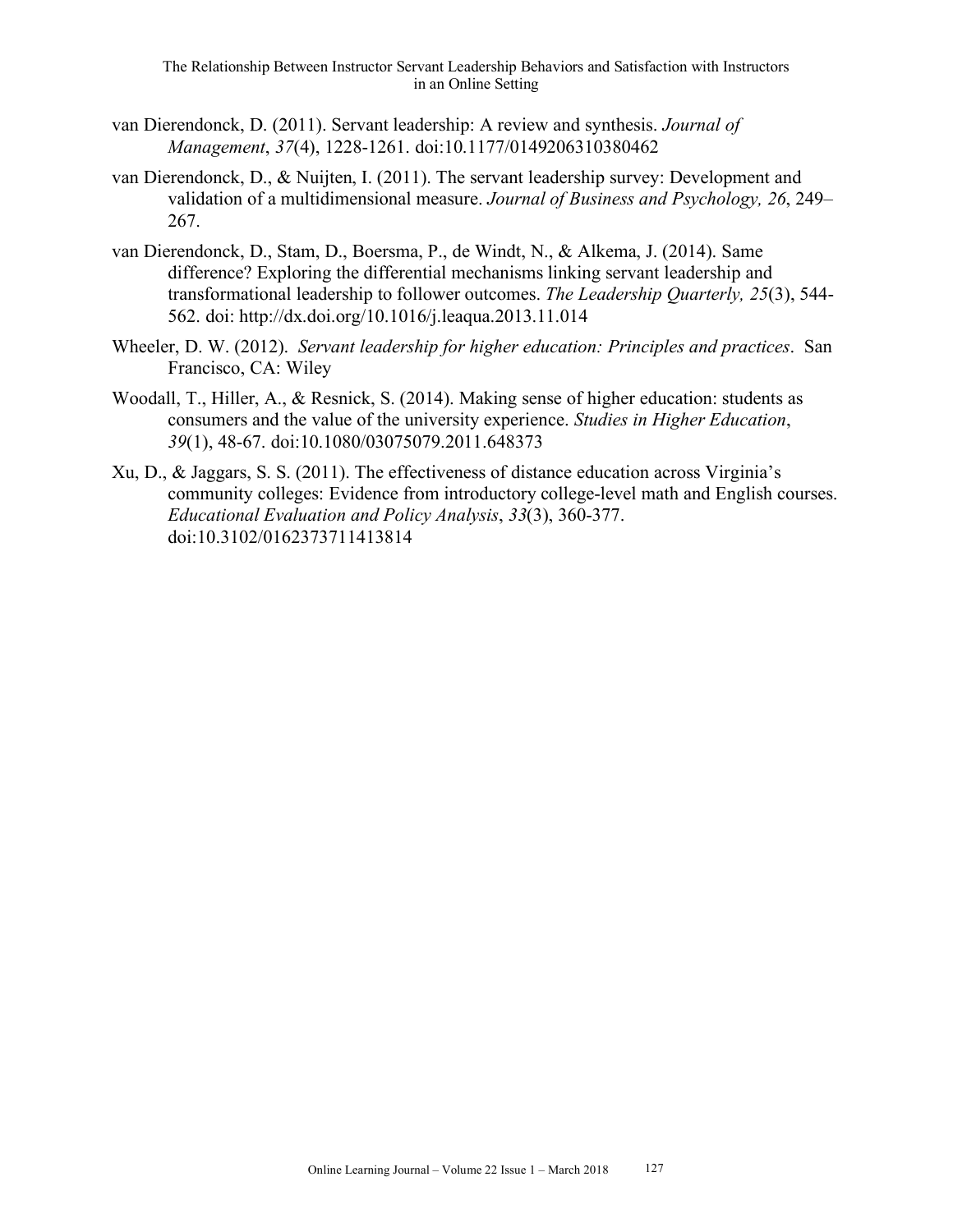#### The Relationship Between Instructor Servant Leadership Behaviors and Satisfaction with Instructors in an Online Setting

# Appendix A:

Integrated Servant Leader Development Model: Antecedent and Demonstrated Behavior

| Antecedent | Demonstrated behavior                                                | Source      |
|------------|----------------------------------------------------------------------|-------------|
| Altruistic | Willing to provide extra time to help students understand the        | <b>SI</b>   |
| calling    | materials                                                            |             |
|            | Encourages students to ask questions without a sense of stress       | SI          |
|            | Views teaching as a special calling, not a job                       | <b>SIPG</b> |
|            | Is a source of positive energy                                       | <b>SIPG</b> |
|            | Believes success is measured by the success of students and peers    | <b>SIPG</b> |
| Emotional  | Willing to provide listening ears and a safe environment for the     | <b>SI</b>   |
| healing    | students when they face personal trauma                              |             |
|            | Encourages students to share their feelings regarding the course     | SI          |
|            | Provides a meaningful input regarding mending the hard feelings      | SI          |
|            | students face                                                        |             |
| Wisdom     | Develops and creates "teachable moments"                             | <b>SI</b>   |
|            | Creates a conducive learning environment                             | SI          |
|            | Surveys the students' understanding of prior information             | <b>SI</b>   |
|            | Clearly describes the objectives of the day's material and how it    | <b>SI</b>   |
|            | builds upon prior learning                                           |             |
|            | Uses various media to add depth, contrast, and context effectively   | SI          |
|            | to illuminate and amplify salient points                             |             |
|            | Uses multimedia to bring outside experts into the online             | SI          |
|            | classroom.                                                           |             |
| Organiza-  | Develops and communicates positive regard for the organization       | <b>SIPG</b> |
| tional     |                                                                      |             |
| steward-   |                                                                      |             |
| ship       |                                                                      |             |
|            | Describes connections with other organizations and the               | PG          |
|            | community at large                                                   |             |
|            | Emphasizes the social importance of group involvement                | <b>SIPG</b> |
|            | Describes and communicates the importance of service to others       | <b>SIPG</b> |
|            | Describes and demonstrates wise stewardship                          | <b>SIPG</b> |
|            | Emphasizes that each person must take responsibility                 | <b>SIPG</b> |
| Persuasive | Seen as actively involved in student issues                          | <b>SIPG</b> |
| mapping    |                                                                      |             |
|            | Has the ability to discuss the importance of direction with students | SI          |
|            | Has the ability to motivate students to perform at their highest     | <b>SI</b>   |
|            | level                                                                |             |
|            | Has the ability to communicate in a fashion that inspires others to  | <b>SIPG</b> |
|            | follow                                                               |             |
|            | Has the ability to follow a rational moral compass                   | <b>SIPG</b> |
|            | Has the ability to obtain consensus through a highly developed       | PG          |
|            | interpersonal skill set                                              |             |
|            | Is seen as one who can reduce confrontation                          | PG          |